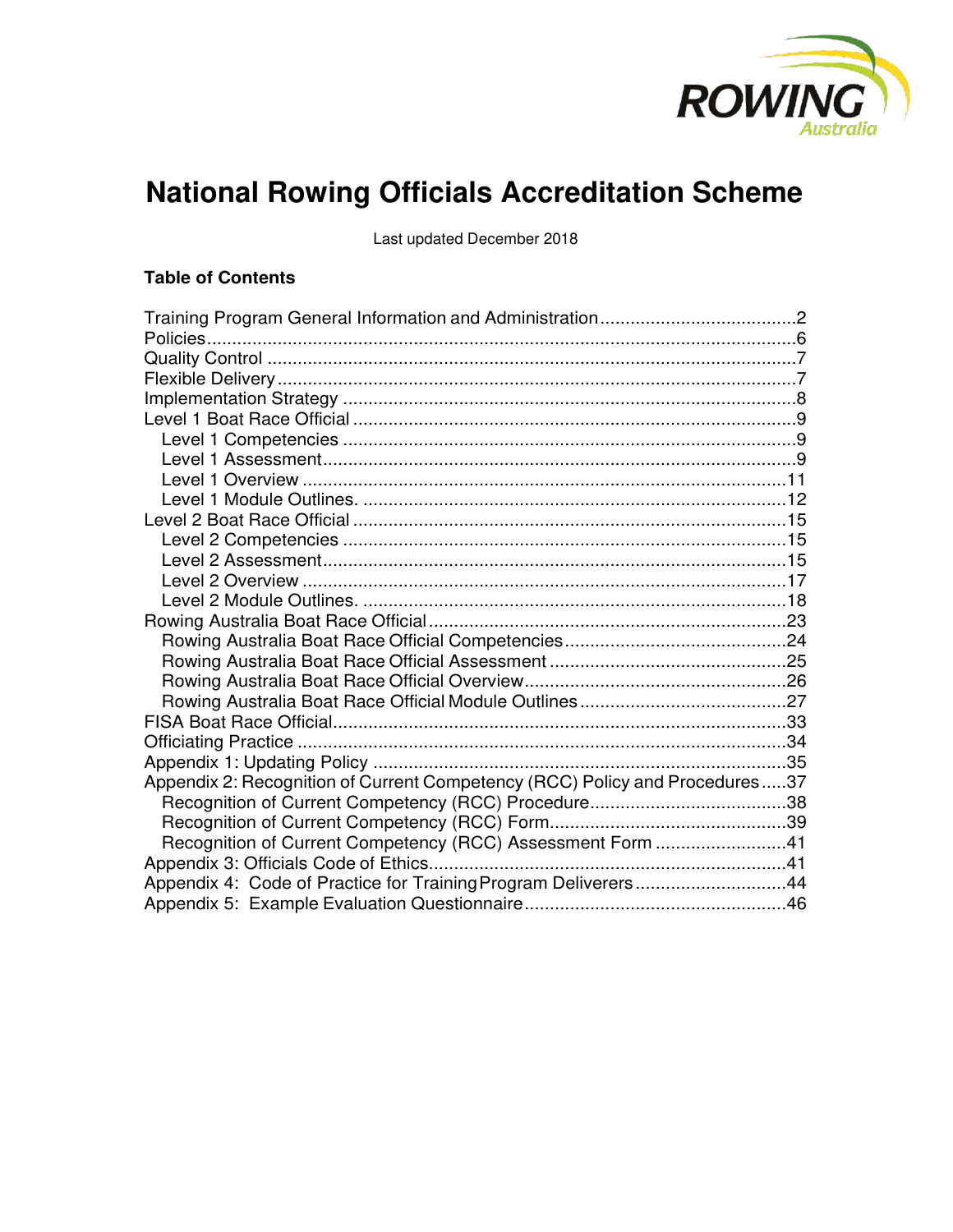# <span id="page-1-0"></span>**Training Program General Information and Administration**

## **Details of the Proponent**

| Name:                  | Rowing Australia                          |
|------------------------|-------------------------------------------|
| Contact:               | <b>Ron Batt</b>                           |
| Address:               | 21 Alexandrina Drive, Yarralumla ACT 2600 |
| <b>Postal Address:</b> | PO Box 7147, Yarralumla ACT 2600          |
| Email Address:         | rbatt@rowingaustralia.com.au              |
| Telephone:             | $(02)$ 6100 1115                          |
| Facsimile:             | $(02)$ 62565955                           |
| Web:                   | www.rowingaustralia.com.au                |
| ABN:                   | 66 701 746 235                            |

## **Name of the Training Programs**

- □ Level 1 Rowing Boat Race Official
- □ Level 2 Rowing Boat Race Official
- □ Rowing Australia Boat Race Official

## **Training program fees**

No fees are charged for training modules or associated seminars relating to Boat Race Official accreditation.

## **Course Coordination**

In most instances, the course coordinators for Rowing Official Accreditation courses will be the appointed State/Territory Boat Race Official Coordinator in conjunction with the State Development Officer. They are responsible for ensuring the quality control over the courses. This involves selecting appropriate presenters and assessors for each course. They should also ensure that there is an appropriate ratio of presenters or assessors to the number of participants.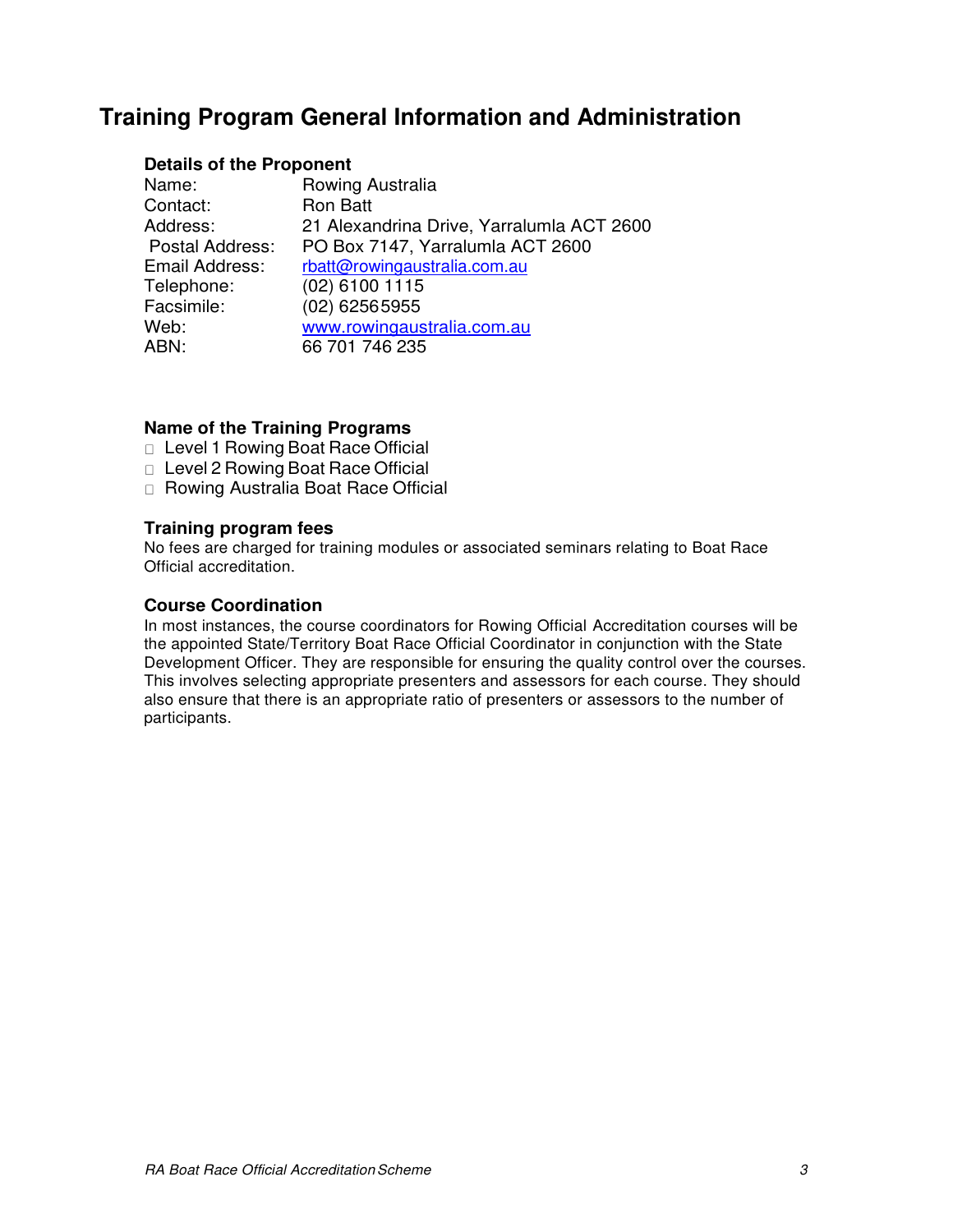## **Presenter Qualifications**

After the training of presenters in each state/territory has been conducted (as outlined below), the following will be the required qualifications for presenters involved in Rowing Officiating Accreditation courses:

- $\Box$  Must be an accredited official at the same level (or higher) as the course being presented; and
- $\Box$  Must have attended an approved presenter training course or be endorsed by Rowing Australia as an assessor for the NROAS.

## **Entry Pre-Requisites**

The Rowing Boat Race Officials Accreditation courses are sequential in nature. Therefore, it is a pre-requisite that participants have achieved the previous level of accreditation prior to enrolling in the next level. In addition, some accreditation levels have additional entry prerequisites, including practical experience and recommendations from State Associations – see table below for details. Note: that Recognition of Current Competency is available – see Appendix 2 for further information. Candidates must be 16 years of age in order to undertake accreditation.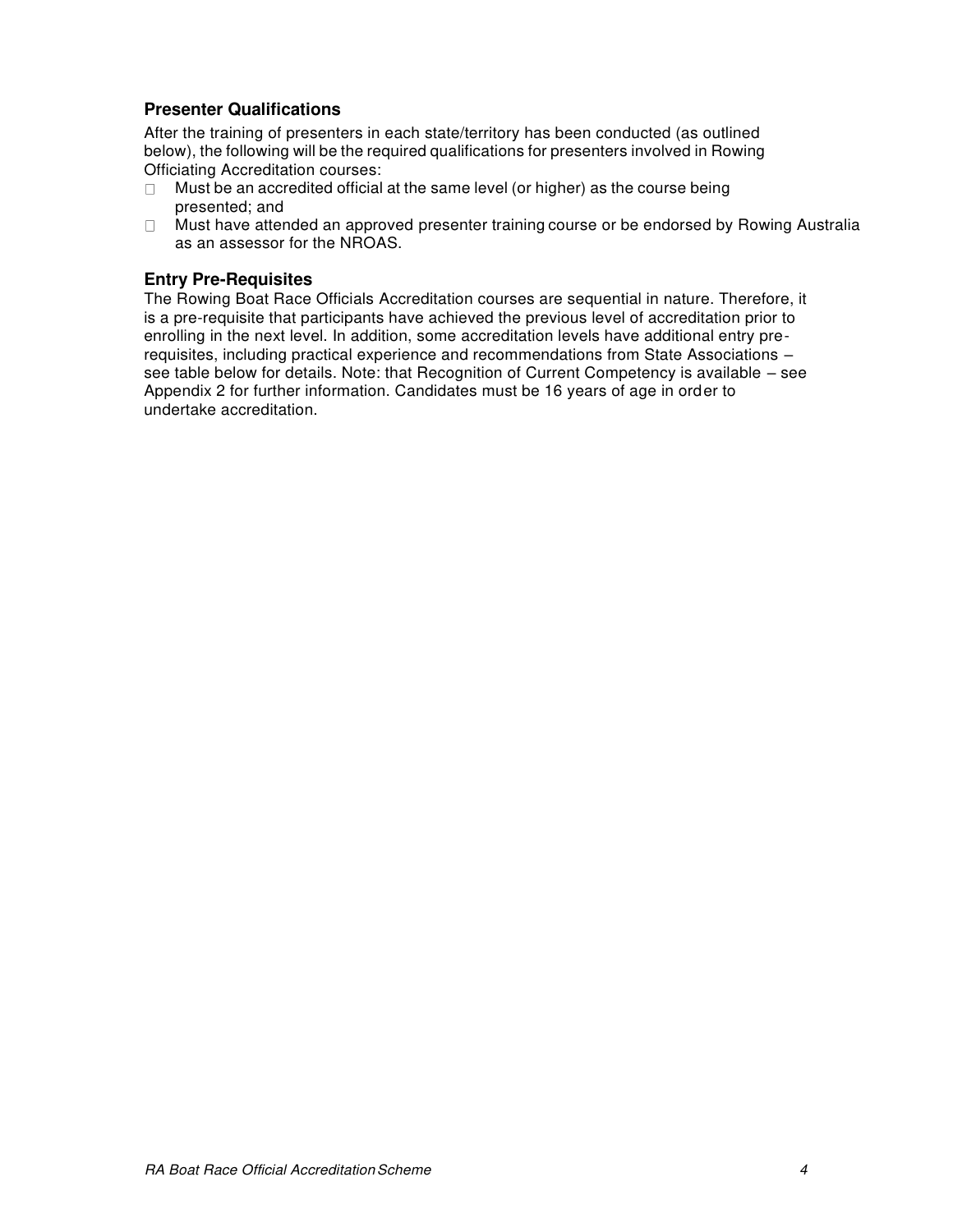It is *recommended* (but not required) that all Boat Race Officials undertake a first aid certificate course.

| <b>Accreditation Level</b>             | <b>Pre-requisite</b>                                                                                                                                   |
|----------------------------------------|--------------------------------------------------------------------------------------------------------------------------------------------------------|
| Level 1 Boat Race Official             | 16 years of age                                                                                                                                        |
| Level 2 Boat Race Official             | Level 1 Boat Race Official                                                                                                                             |
|                                        | 1 year of practical experience as a Level 1 Boat Race<br>Official                                                                                      |
| Rowing Australia Boat Race<br>Official | Level 2 Boat Race Official<br>$\bullet$<br>3 years of officiating experience as a Level 2 Boat<br>Race Official<br>Recommendation by State Association |

## **Completion Period for Accreditation Courses**

Officials who enter a Rowing Boat Race Officials Accreditation course must complete all accreditation requirements, including all assessment items and officiating practice hours within the following timeframes:

| Level 1 and $2$ : | 1 year  |
|-------------------|---------|
| Rowing Australia: | 2 years |

Any requests for extension must be made in writing to the state/territory rowing association for Level 1 and 2 and Rowing Australia for the Rowing Australia Officials. Otherwise, the Boat Race Official will be required to re-do all components of the course and practicum.

#### **Insurance**

Rowing Australia has an insurance policy that covers presenters and assessors for professional indemnity liability. Relevant State/Territory Rowing Associations are responsible for covering public liability insurance for the venues in which they conduct boat race official accreditation courses.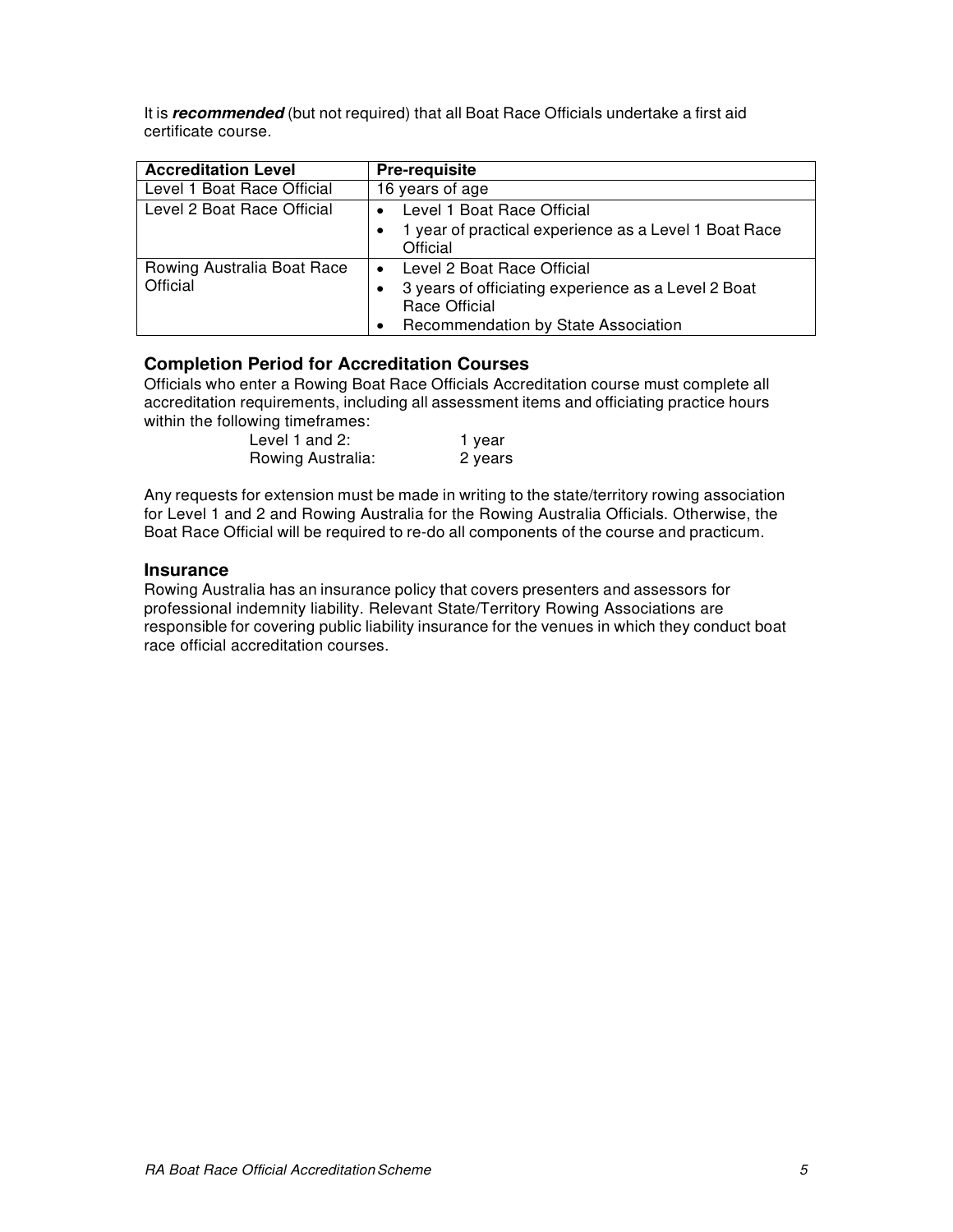# <span id="page-4-0"></span>**Policies**

## **Official's Code of Ethics**

Rowing Australia requires all accredited boat race officials to sign-on to the Officials Code of Ethics. See Appendix 3. Officials who breach the code of ethics will be dealt with by their relevant state/territory rowing association and/or Rowing Australia.

## **Complaints Handling Procedures**

Candidates with grievances about the conduct of their accreditation course, or seeking to appeal their assessment process, must submit their complaint/appeal in writing to Rowing Australia's National Development Officer within 30 days of the completion of the training program, or on receiving notification of their assessment outcome.

All grievances and appeals will be considered by an independent panel of three people appointed by Rowing Australia. The panel will inform the candidate of the process they will use to consider the grievance, and the outcome of their deliberations within 30 days of receiving the grievance/appeal.

## **Recognition of Current Competency**

Candidates may apply for Recognition of Current Competency for any of the accreditation levels. RCC may be granted for the entire accreditation, or for specific competencies/modules within an accreditation level. The attached RCC policy and procedure (Appendix 2) outlines the steps for RCC to be granted. All applications for RCC will be dealt with by Rowing Australia's National Development Officer.

## **Updating**

All levels of officiating accreditation are current for a four (4) year period. To re-accredit, boat race officials must undertake a range of updating activities. See attached updating policy at Appendix 1.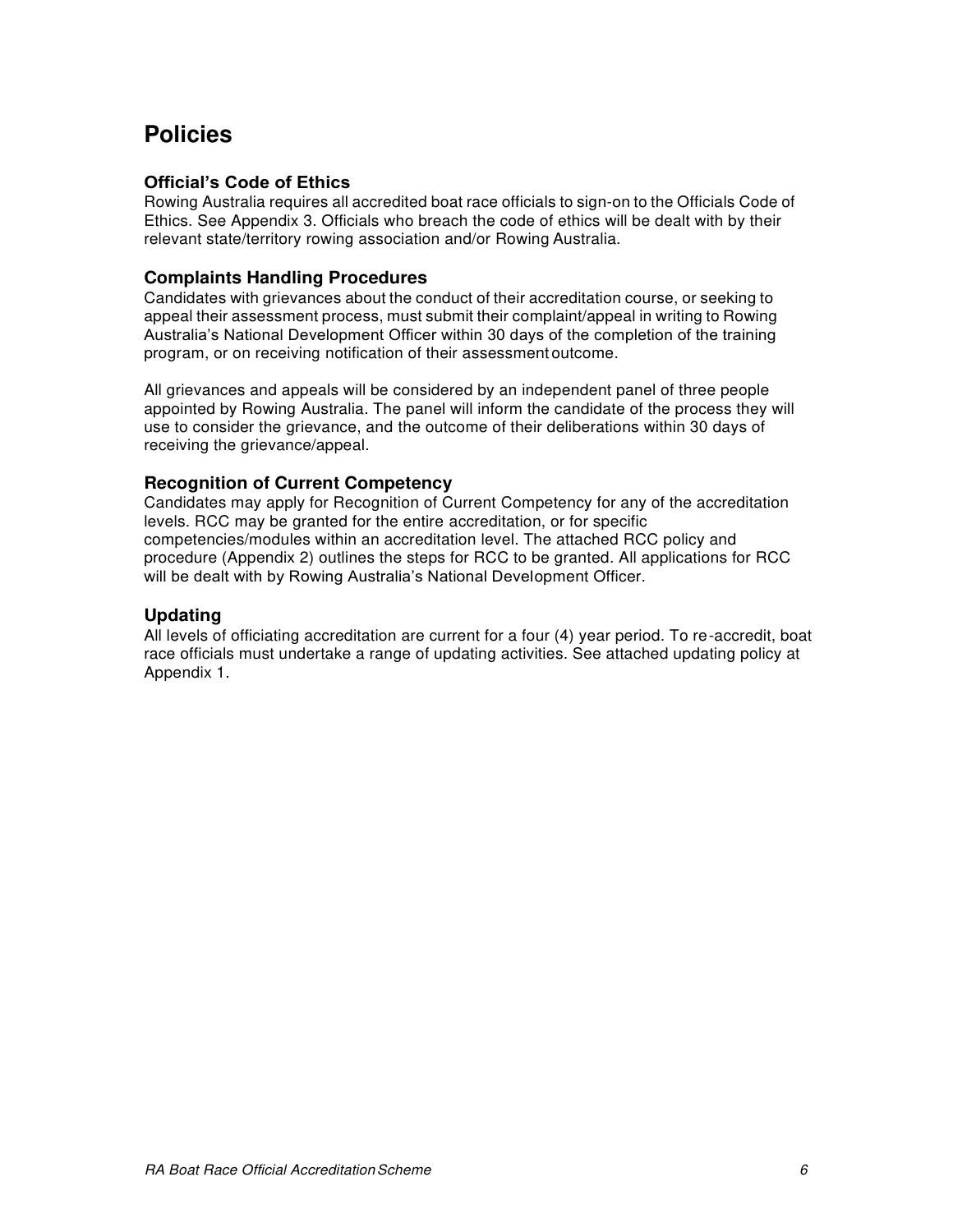# <span id="page-5-0"></span>**Quality Control**

## **Monitoring Training Program Quality**

In order to ensure the ongoing quality of rowing accreditation courses, the following procedures will be put in place to monitor quality of courses:

- 1. Ongoing presenter and assessor training and endorsement.
- 2. Evaluation of courses by course participants using the evaluation supplied.

## **Training Program Evaluation and Review Processes**

The following methods will be used to assess and review the course:

- Annual meetings of Rowing Australia's Umpires Committee and state/territory boat race official coordinators responsible for delivering accreditation courses to discuss issues and evaluate delivery of courses and presenters.
- Ongoing feedback from course presenters will be sought.
- Data on numbers of participants enrolling in, and completing accreditation levels, and progressing through the levels will be analysed on a regular basis.
- The course will undergo a thorough review every four years, and input will be sought from boat race officials' coordinators and a range of boat race officials. Appropriate amendments will be made.

## **Design and Review Committee**

The following people provide input into Rowing Australia's Course Design process:

- Rowing Australia's Umpires Committee
- National Development Officer
- State Boat Race Officials Coordinators.
- Rowing Australia Specialist Committees.
- Other experts as deemed necessary.

# <span id="page-5-1"></span>**Flexible Delivery**

Delivery of the National Rowing Australia Boat Race Officials accreditation scheme is ideally through face-to-face seminars, to enable participant interaction, and assist with the practical elements of the program. However, there are a number of modules within the program that may be available on-line. This is planned for 2020 onward.

State and territory rowing associations offer training in a range of locations throughout their states. Special arrangements can be made for candidates living in remote areas to complete sections of the course via home study using the course manual and completing written assessment tasks. However, there are a number of practical elements and requirements which must be completed face to face.

## **Flexible Assessment Practices**

Boat Race Officials with special needs, disabilities or who are from rural/remote areas and have difficulty in undertaking any of these assessment tasks should consult with their course coordinator regarding flexibility in assessment.

Some examples of the flexibility that may be used in the assessment methods include:

using oral instead of written exams and worksheets where appropriate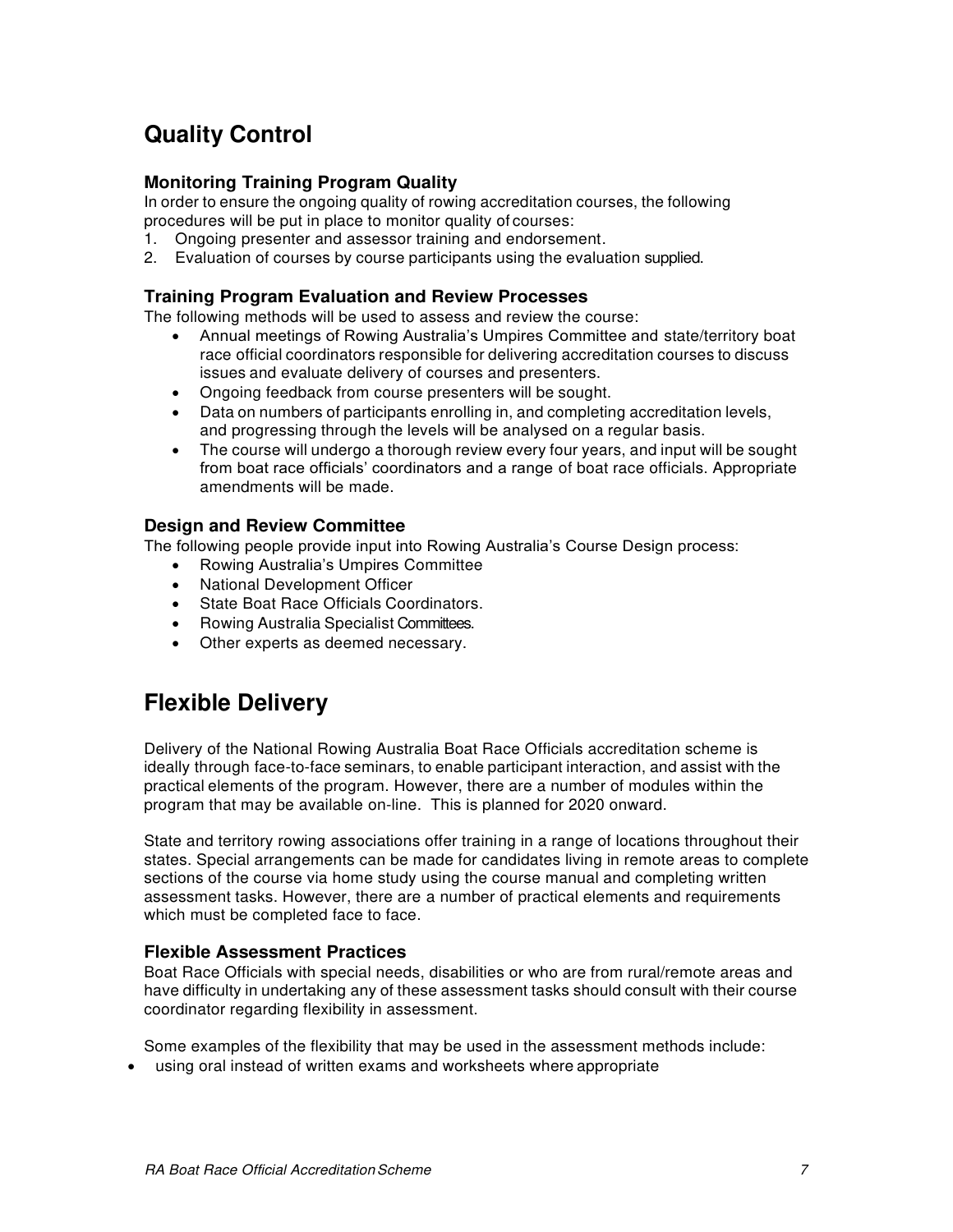- using video of the practical officiating tasks for assessment purposes where necessary (eg. for a boat race official in a remote area)
- <span id="page-6-0"></span> considering any request from candidates for flexibility, within the framework of ensuring fairness for others, and integrity of the assessment process overall.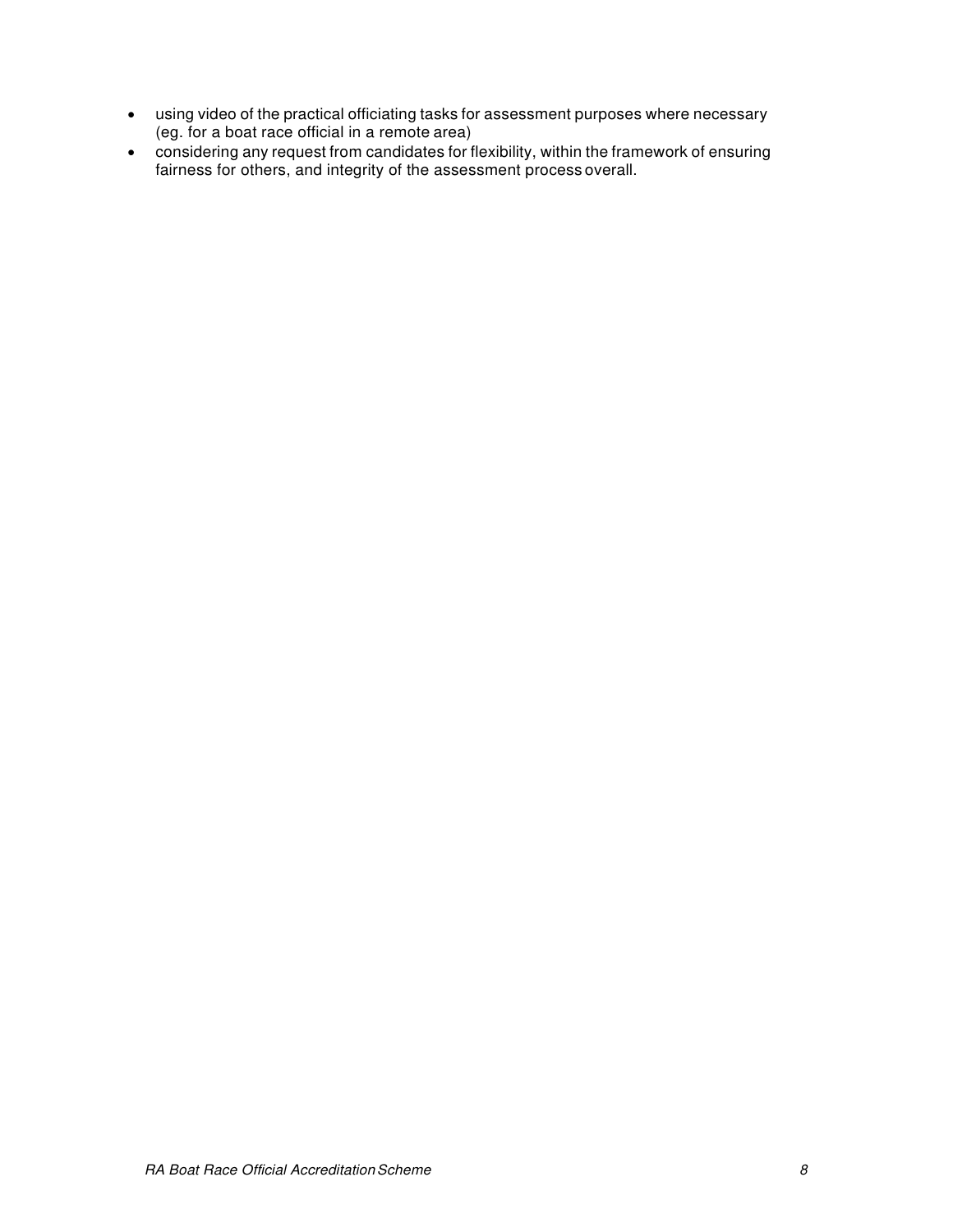# <span id="page-7-0"></span>**Level 1 Boat Race Official**

## <span id="page-7-1"></span>*Level 1 Competencies*

At the completion of this training program, the Level 1 Boat Race Official will be able to:

| Competency                                                                                     | <b>Module</b>                |  |
|------------------------------------------------------------------------------------------------|------------------------------|--|
| 1. Outline the role of the Boat Race Official, including the ethical                           |                              |  |
| standards required                                                                             |                              |  |
| 2. Utilise standards risk management and safety strategies while<br><b>Professional Issues</b> |                              |  |
| conducting a regatta                                                                           |                              |  |
| 3. Explain and follow local venue etiquette and guidelines                                     |                              |  |
| 4. Adjudicate finish positions and accurately record results                                   | <b>Basic Judging Skills</b>  |  |
| 5. Successfully manage objections                                                              |                              |  |
| 6. Implement appropriate commands for marshalling                                              |                              |  |
| 7. Implement regatta traffic rules                                                             | Marshalling Skills           |  |
| 8. Manage athlete and boat weighing for a regatta                                              | <b>Basic Control</b>         |  |
|                                                                                                | <b>Commission Skills</b>     |  |
| 9. Safely umpire a race during a regatta                                                       |                              |  |
| 10. Demonstrate the difference of directing and steering a crew                                | <b>Basic Umpiring Skills</b> |  |

## *Notes:*

1. State/Territory boating license arrangements apply.

2. A Level 1 Boat Race Official works under the indirect supervision of a higher level accredited Boat Race Official.

## <span id="page-7-2"></span>*Level 1 Assessment*

| <b>Module</b>                          | <b>Assessment Task</b>            |
|----------------------------------------|-----------------------------------|
| Basic Judging                          | 1. Judging Worksheet              |
| <b>Marshalling Skills</b>              | 2. Marshalling Worksheet          |
| <b>Basic Control Commission Skills</b> | 3. Control Commission Worksheet   |
| <b>Basic Umpiring Skills</b>           | 4. Umpiring Worksheet             |
| <b>BRO</b> Practice                    | 5. Practical Assessment Checklist |

## **Assessment Guidelines:**

## *1. Judging Worksheet*

This test is aimed at assessing underpinning knowledge regarding the practical ability to act in the position of judge at a regatta. A short multiple-choice test is given to candidates at the completion of the module, which may be delivered on-line. An 80% pass mark is required. Candidates are not permitted to access course manuals or other materials during the exam. Candidates may re-take the exam as many times as necessary to achieve the pass mark.

## *2. Marshalling Worksheet*

This test is aimed at assessing underpinning knowledge regarding the practical ability to act in the position of marshal at a regatta. A short multiple-choice test is given to candidates at the completion of the module, which may be delivered on-line. AN 80% pass mark is required. Candidates are not permitted to access course manuals or other materials during the exam. Candidates may re-take the exam as many times as necessary to achieve the pass mark.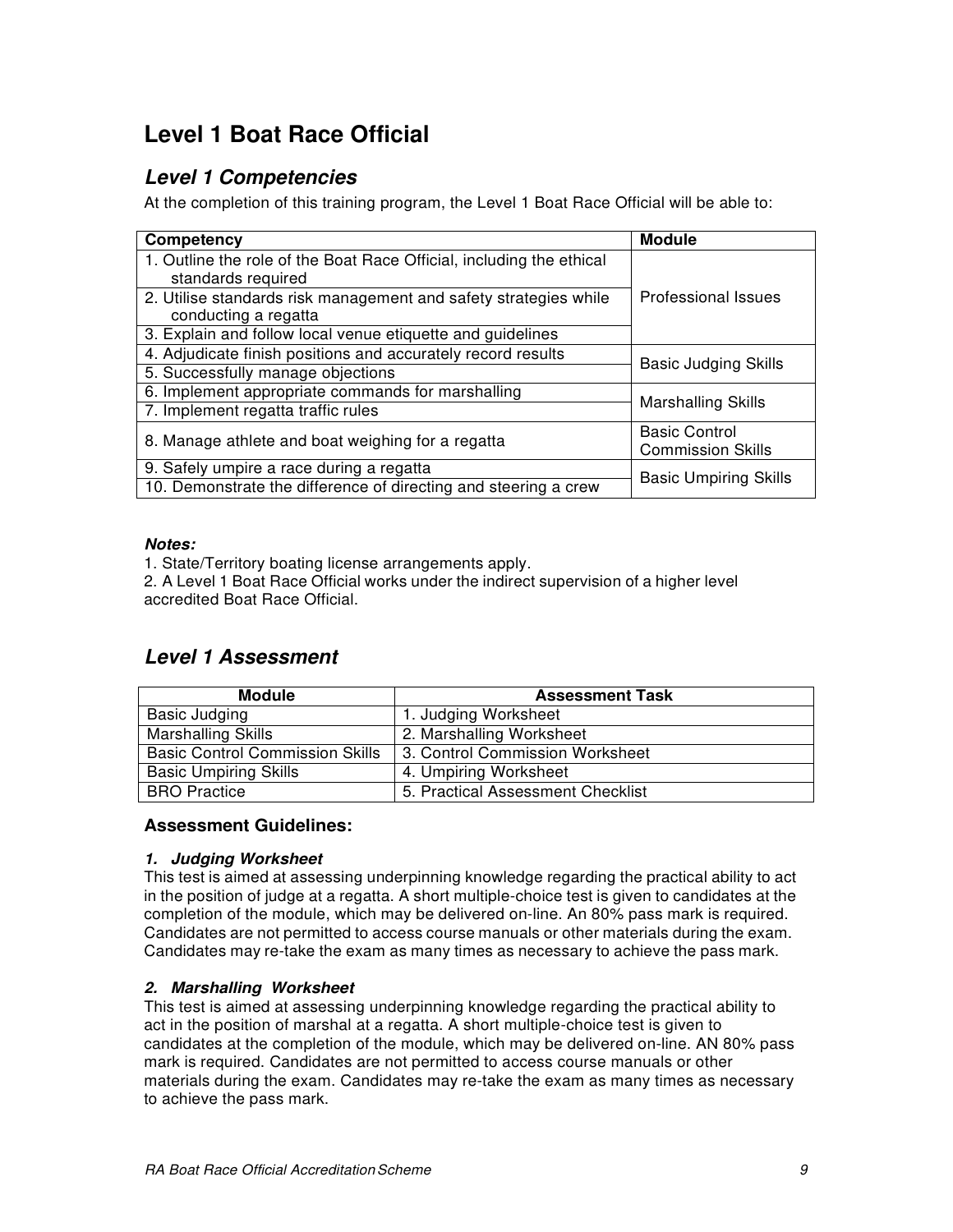## *3. Control Commission Worksheet*

This test is aimed at assessing underpinning knowledge regarding the practical ability to act in the position of control commission at a regatta. A short multiple-choice test is given to candidates at the completion of the module, which may be delivered on-line. AN 80% pass mark is required. Candidates are not permitted to access course manuals or other materials during the exam. Candidates may re-take the exam as many times as necessary to achieve the pass mark.

## *4. Umpiring Worksheet*

This test is aimed at assessing underpinning knowledge regarding the practical ability to act in the position of umpire at a regatta. A short multiple choice test is given to candidates at the completion of the module, which may be delivered on-line. An 80% pass mark is required. Candidates are not permitted to access course manuals or other materials during the exam. Candidates may re-take the exam as many times as necessary to achieve the pass mark.

## *5. Practical Assessment*

This assessment task is aimed at assessing the candidate's practical ability to assist with the conduct of a local regatta. This assessment task is completed after the course, during the practical umpiring component. Boat Race Officials must work with a more senior official for at least 5 hours after completion of the Level 1 course. The senior official must sign off on the completion of these hours while the President of the Jury is to provide evaluation of the delegate's competencies using the assessment checklist. The candidate must be rated as competent on all aspects of the assessment checklist to pass. Candidates may re-take the practical assessment or parts of the assessment deemed not yet competent as many times as necessary to achieve competency.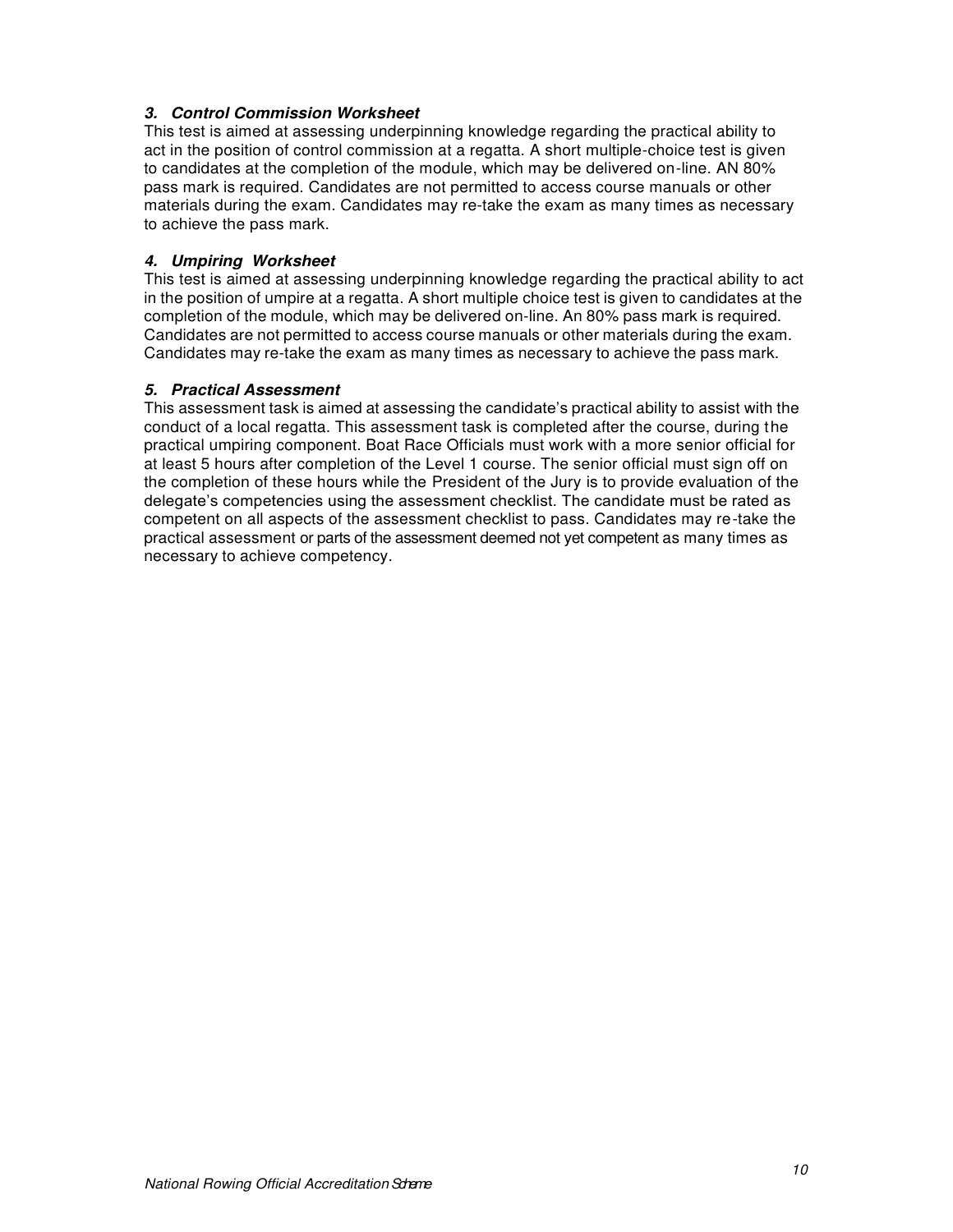# <span id="page-9-0"></span>*Level 1 Overview*

| <b>Module</b>                                       | <b>Content</b>                                                                                                                                                                                                                                                                                                                                                                                                                                                                                                                             | <b>Delivery</b><br>strategies                                         | <b>Duration</b> |
|-----------------------------------------------------|--------------------------------------------------------------------------------------------------------------------------------------------------------------------------------------------------------------------------------------------------------------------------------------------------------------------------------------------------------------------------------------------------------------------------------------------------------------------------------------------------------------------------------------------|-----------------------------------------------------------------------|-----------------|
| Professional<br><b>Issues</b>                       | Role of the Boat Race Official<br>$\bullet$<br>General safety issues / risk management<br>$\bullet$<br>Required personal items<br>$\bullet$<br>Code of Ethics - including making officials aware of<br>$\bullet$<br>police check requirements in the state.<br>Officiating for a broad range of people (para,<br>$\bullet$<br>children, adolescents, representative and<br>masters rowers).<br>Awareness of RA Member Protection Policy<br>$\bullet$<br>NROAS structure.<br>$\bullet$<br>Demonstrate knowledge of local rules<br>$\bullet$ | Presentations<br>$\bullet$<br>Interactive<br>$\bullet$<br>discussions | 30 mins         |
| <b>Basic</b><br>Judging<br><b>Skills</b>            | Adjudication and recording of results<br>$\bullet$<br>Organisation<br>$\bullet$<br>Objections and protests<br>$\bullet$<br>Safety<br>$\bullet$                                                                                                                                                                                                                                                                                                                                                                                             | Presentations<br>$\bullet$<br>Interactive<br>$\bullet$<br>discussions | 20 mins         |
| Marshalling<br><b>Skills</b>                        | Commands used in marshalling<br>$\bullet$<br>Equipment required<br>$\bullet$<br><b>Traffic rules</b><br>$\bullet$<br>Radio protocols<br>$\bullet$                                                                                                                                                                                                                                                                                                                                                                                          | Presentations<br>$\bullet$<br>Interactive<br>$\bullet$<br>discussions | 20 mins         |
| <b>Basic Control</b><br>Commission<br><b>Skills</b> | Boat safety requirements<br>$\bullet$<br>Traffic rules compliance<br>$\bullet$<br>Athlete weighing<br>$\bullet$                                                                                                                                                                                                                                                                                                                                                                                                                            | Presentations<br>$\bullet$<br>Interactive<br>$\bullet$<br>discussions | 20 mins         |
| Basic<br>Umpiring<br><b>Skills</b>                  | Responsibilities for safety and fairness<br>$\bullet$<br>Equipment required<br>$\bullet$<br>Direction of crews<br>$\bullet$<br><b>Umpiring procedures</b><br>$\bullet$<br>Radio protocols<br>$\bullet$                                                                                                                                                                                                                                                                                                                                     | Presentations<br>$\bullet$<br>Interactive<br>$\bullet$<br>discussions | 30 mins         |
| <b>Total in-course hours</b>                        |                                                                                                                                                                                                                                                                                                                                                                                                                                                                                                                                            |                                                                       | 2 hours         |
| Officiating<br>Practice                             | Mentored officiating practice with official sign off by an<br>RA approved assessor                                                                                                                                                                                                                                                                                                                                                                                                                                                         | Post course<br>practical                                              | 5 hours         |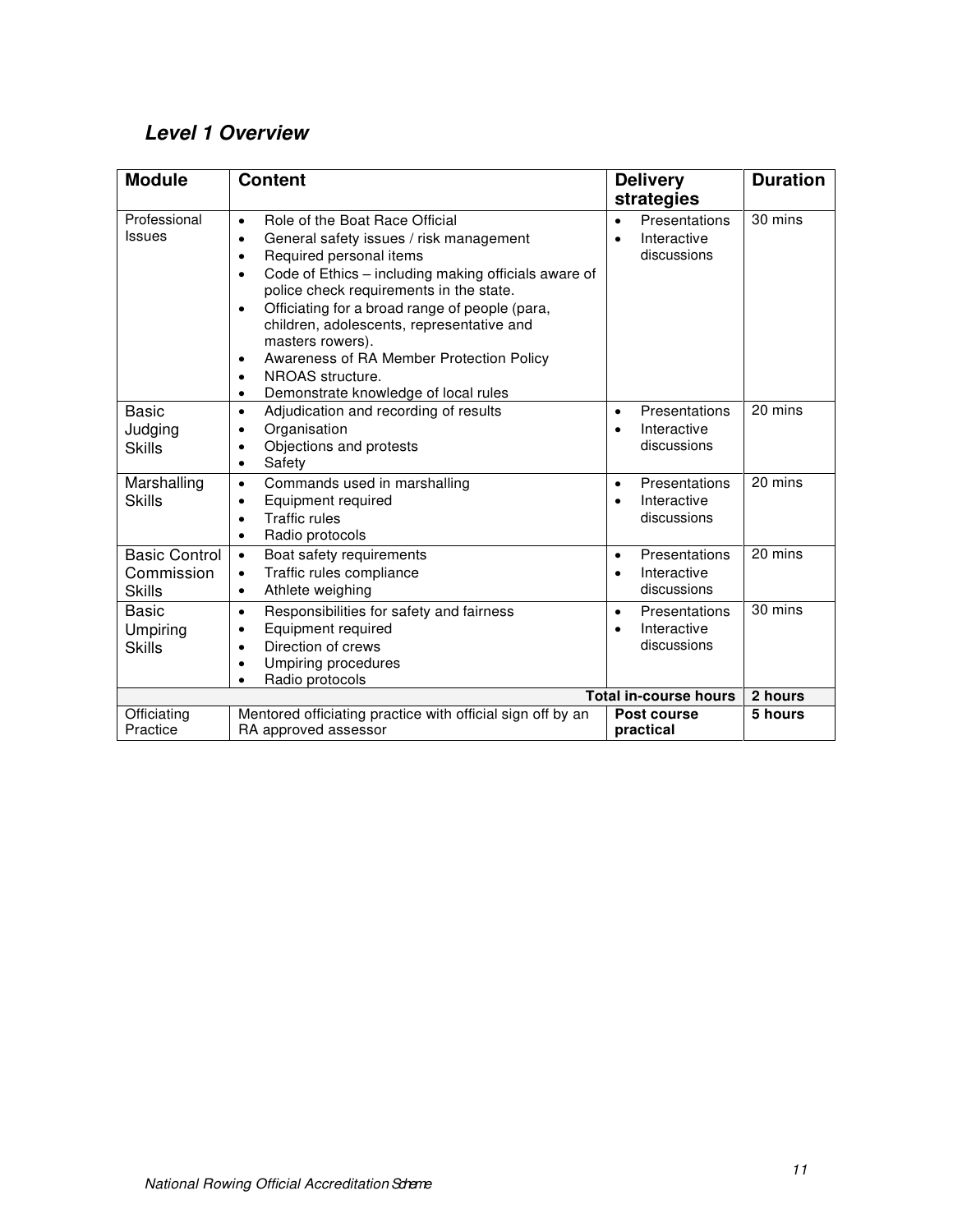## <span id="page-10-0"></span>*Level 1 Module Outlines*

## **Module name**  Professional Issues

## **Approximate duration**

30 minutes

## **Learning outcomes**

At the completion of this module, the Boat Race Official will be able to:

- Explain the role of the boat race official
- Outline ethical standards required of the boat race official
- Demonstrate an awareness of the RA Member Protection Policy
- Explain the structure of the Rowing Boat Race Official Accreditation Scheme and its relationship to the NROAS
- Utilise standard risk management and safety strategies when officiating
- Demonstrate knowledge of local rules

## **Content**

- Role of the Boat Race Official
- Code of Ethics including make officials aware of police check requirements in each state
- Officiating for a broad range of people (Para, children, adolescents, adults, representative rowers, masters and spectators).
- RA Member Protection Policy
- NROAS structure
- The need for local rules
- Risk management basic principles.

## **Delivery strategies**

- Presentations
- **Interactive discussions**

# **Module name** Basic Judging Skills

## **Approximate duration**

20 minutes

## **Learning outcomes**

- At the completion of this module, the Boat Race Official will be able to:
- Organise a judge's box
- Adjudicate a race and accurately record the results
- Oversee safety in the finishing area

## **Content**

- Adjudication and recording of results
- Organisation
- Protests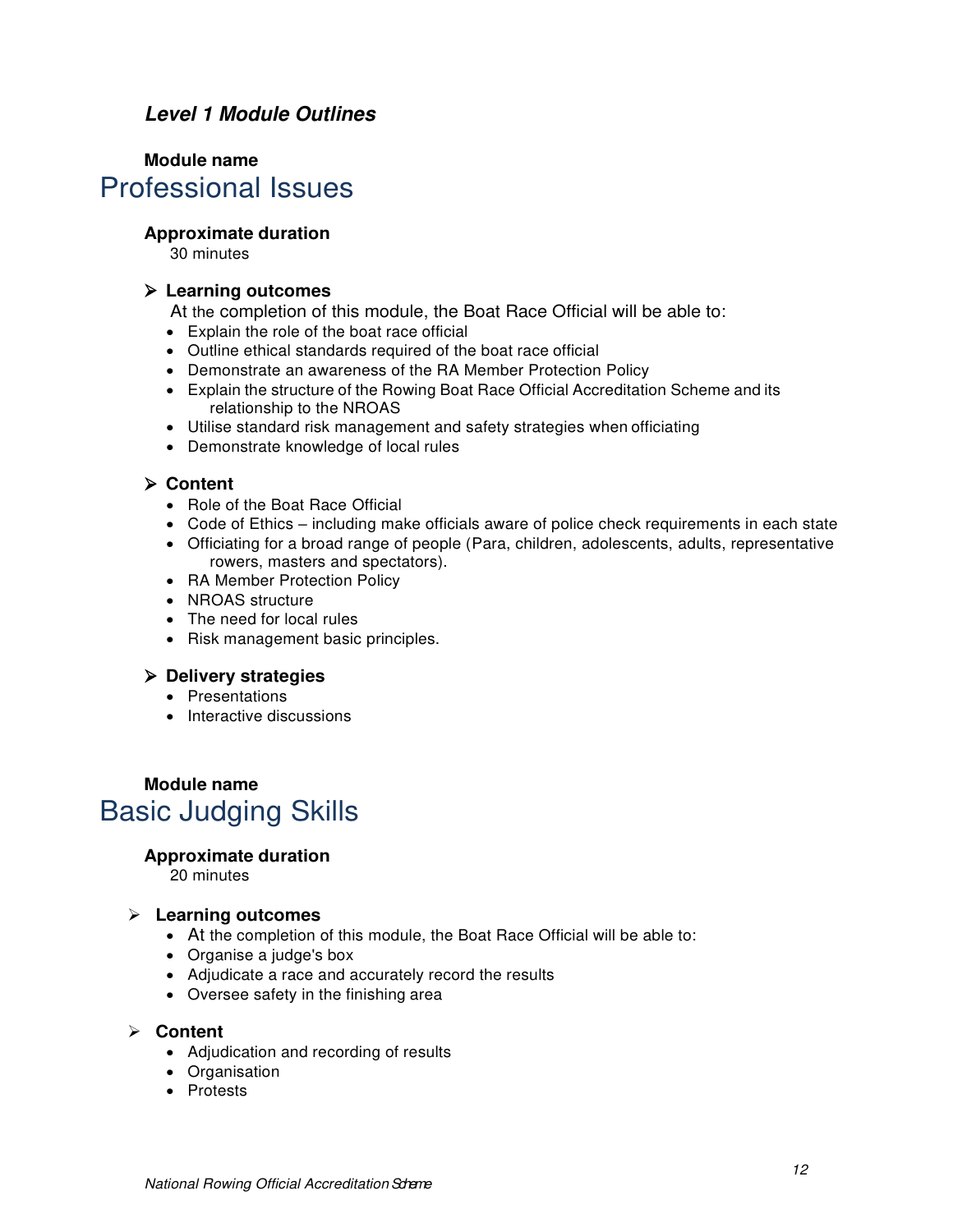- **Safety**
	- Delivery strategies
	- Presentations
	- Interactive discussions

# **Module name** Marshalling Skills

## **Approximate duration**

20 minutes

## **Learning outcomes**

- At the completion of this module, the Boat Race Official will be able to:
- Provide direction to a crew
- Ability to maintain safety within the area of control
- Assist with management and delivery of a timely regatta

## **Content**

- Commands used in marshalling
- Equipment required
- Traffic rules
- Radio protocols

## **Delivery strategies**

- Presentations
- Interactive discussions

# **Module name** Basic Control Commission Skills

## **Approximate duration**

20 minutes

## **Learning outcomes**

At the completion of this module, the Boat Race Official will be able to:

- Maintain the safety of boats and competitors
- Demonstrate knowledge of athlete weights and requirements

## **Content**

- Boat Safety Requirements
- Traffic Rules Compliance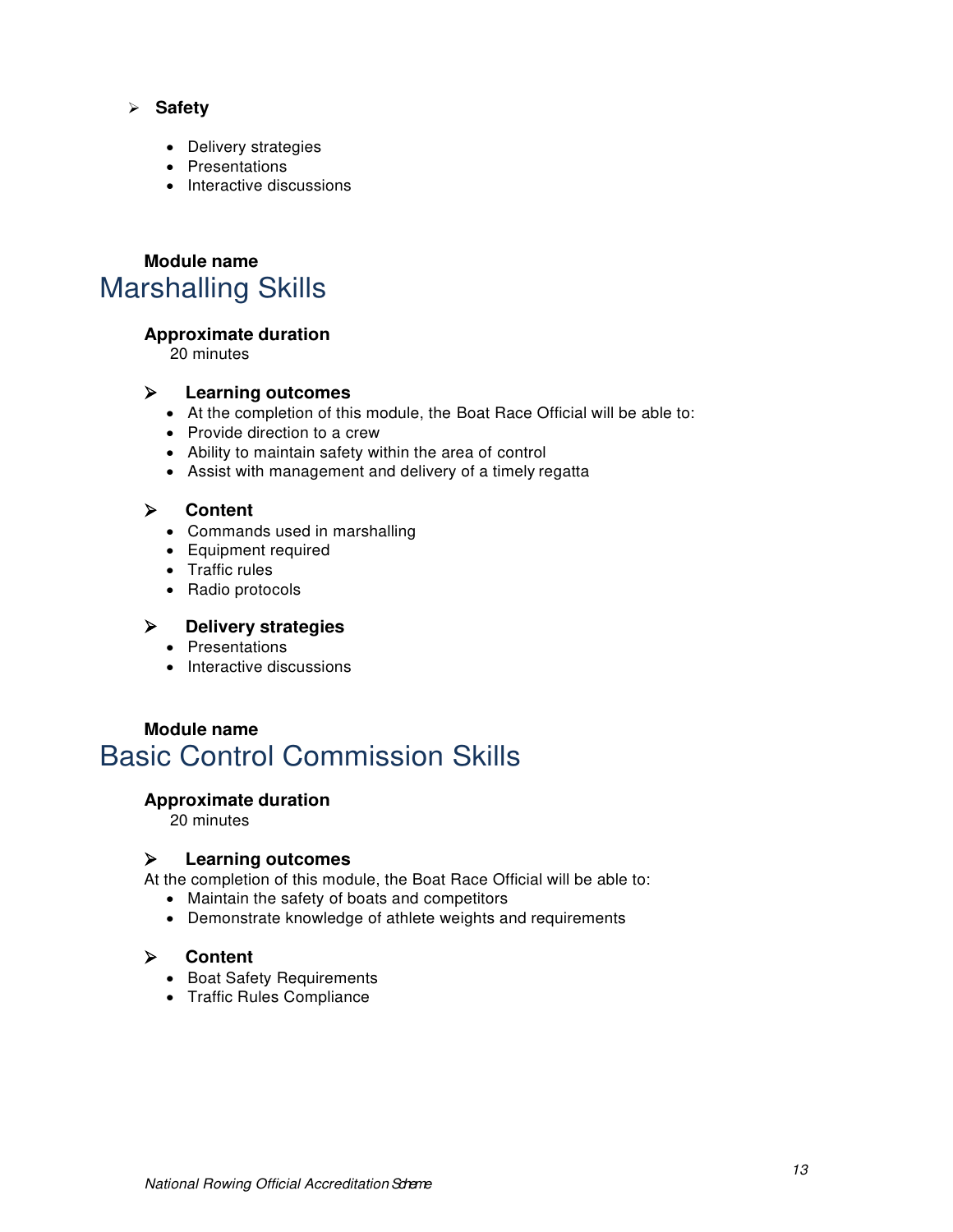Athlete weighing

## **Delivery strategies**

- Presentations
- Interactive discussions

# **Module name** Basic Umpiring Skills

## **Approximate duration**

30 minutes

## **Learning outcomes**

At the completion of this module, the Boat Race Official will be able to:

- Demonstrate the principles of safety and fairness
- Know how and when to intervene in a race

## **Content**

- Responsibilities for safety and fairness
- Equipment required
- Direction of crews
- Umpiring procedures

## **Delivery strategies**

On-line module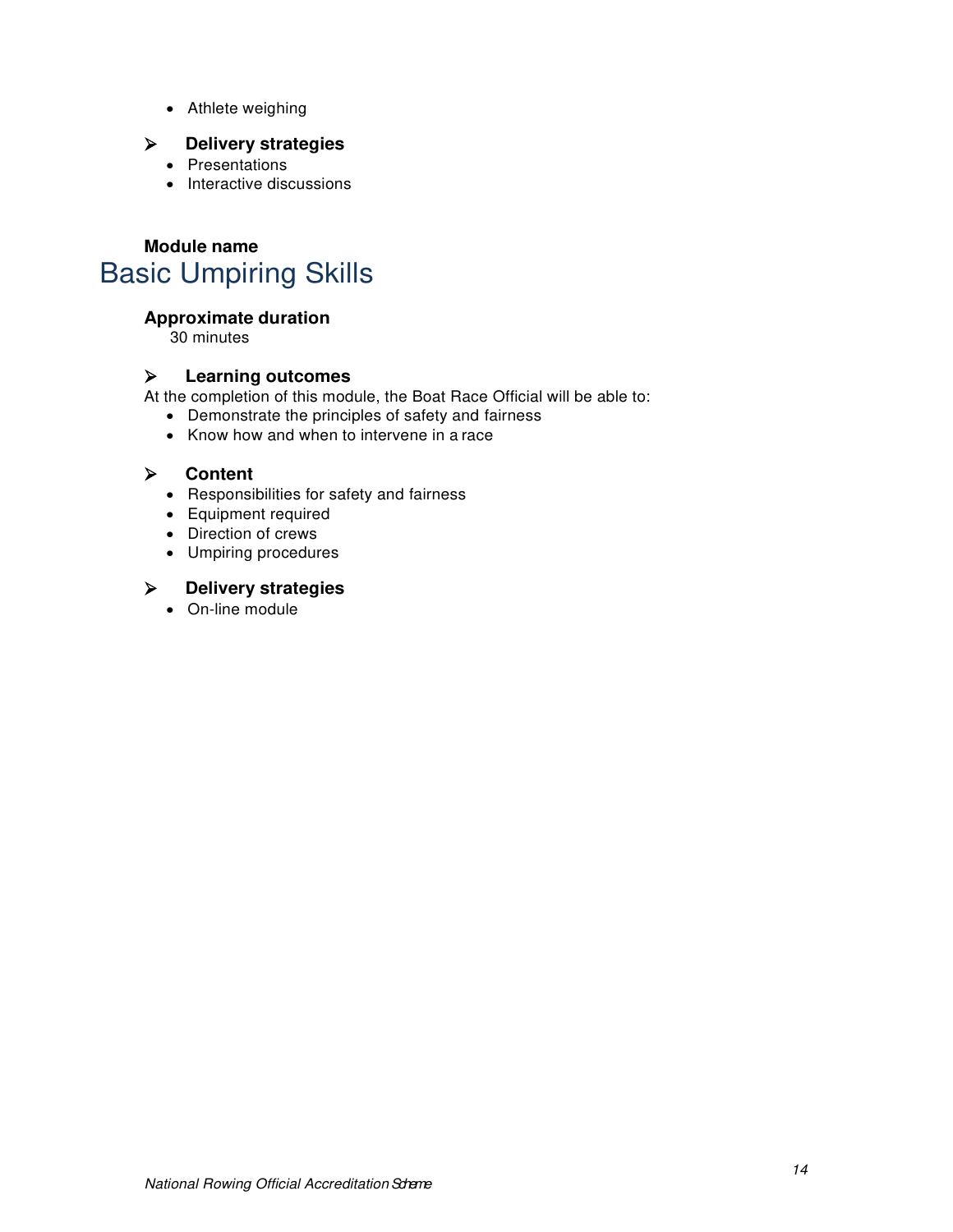# <span id="page-13-1"></span><span id="page-13-0"></span>Level 2 Boat Race Official

## *Level 2 Competencies*

At the completion of this training program, the Level 2 Boat Race Official will be able to:

| <b>Competency</b>                                                                                            | <b>Module</b>              |
|--------------------------------------------------------------------------------------------------------------|----------------------------|
| 1. Consider the components of a risk management plan that takes into                                         |                            |
| consideration legal and ethical factors.                                                                     |                            |
| 2. Explain state/territory and national rowing structures, including<br>officiating pathways.                | <b>Professional Issues</b> |
| 3. Demonstrate knowledge of the progression systems used within the<br>various regattas.                     |                            |
| Demonstrate and awareness of the RA Member Protection policy<br>$4_{\cdot}$<br>on the RA website.            |                            |
| 5. Prepare all requirements to undertake the role of aligner including<br>equipment and positioning          |                            |
| 6. Undertake the role of aligner demonstrating proper procedures and<br>protocols                            | Aligning                   |
| 7. Report incidents that occur in the start zone                                                             |                            |
| 8. Prepare all requirements to undertake the role of judging including                                       |                            |
| equipment and organisation of other judges                                                                   | Judging                    |
| 9. Adjudicate races following proper procedures and protocols                                                |                            |
| 10. Recording of results                                                                                     |                            |
| 11. Prepare all requirements to undertake the role of starter including<br>equipment                         |                            |
| 12. Effectively start races demonstrating proper procedures and<br>commands for side starts and fixed starts | Starting                   |
| 13. Report incidents that occur in the start zone                                                            |                            |
| 14. Prepare all requirements to undertake the role of umpire including<br>equipment                          |                            |
| 15. Provide an assessment of ability, fairness and safety during the                                         |                            |
| course of a regatta                                                                                          | Umpiring                   |
| 16. Effectively umpire a race including proper procedures, commands                                          |                            |
| and positioning of umpires launch for zonal umpiring and<br>following races                                  |                            |
| 17. Successfully manage objections and protests                                                              |                            |

## *Notes:*

1. State/Territory boating license arrangements may apply.

## <span id="page-13-2"></span>*Level 2 Assessment*

| <b>Module</b>        | <b>Assessment Task</b>  |
|----------------------|-------------------------|
| Aligning             | 1. Aligning Worksheet   |
| Judging              | 2. Judging Worksheet    |
| Starting             | 3. Starting Worksheet   |
| Umpiring             | 4. Umpiring Worksheet   |
| <b>All Modules</b>   | 5. Scenario Board       |
| <b>BRO</b> Practical | 6. Practical Assessment |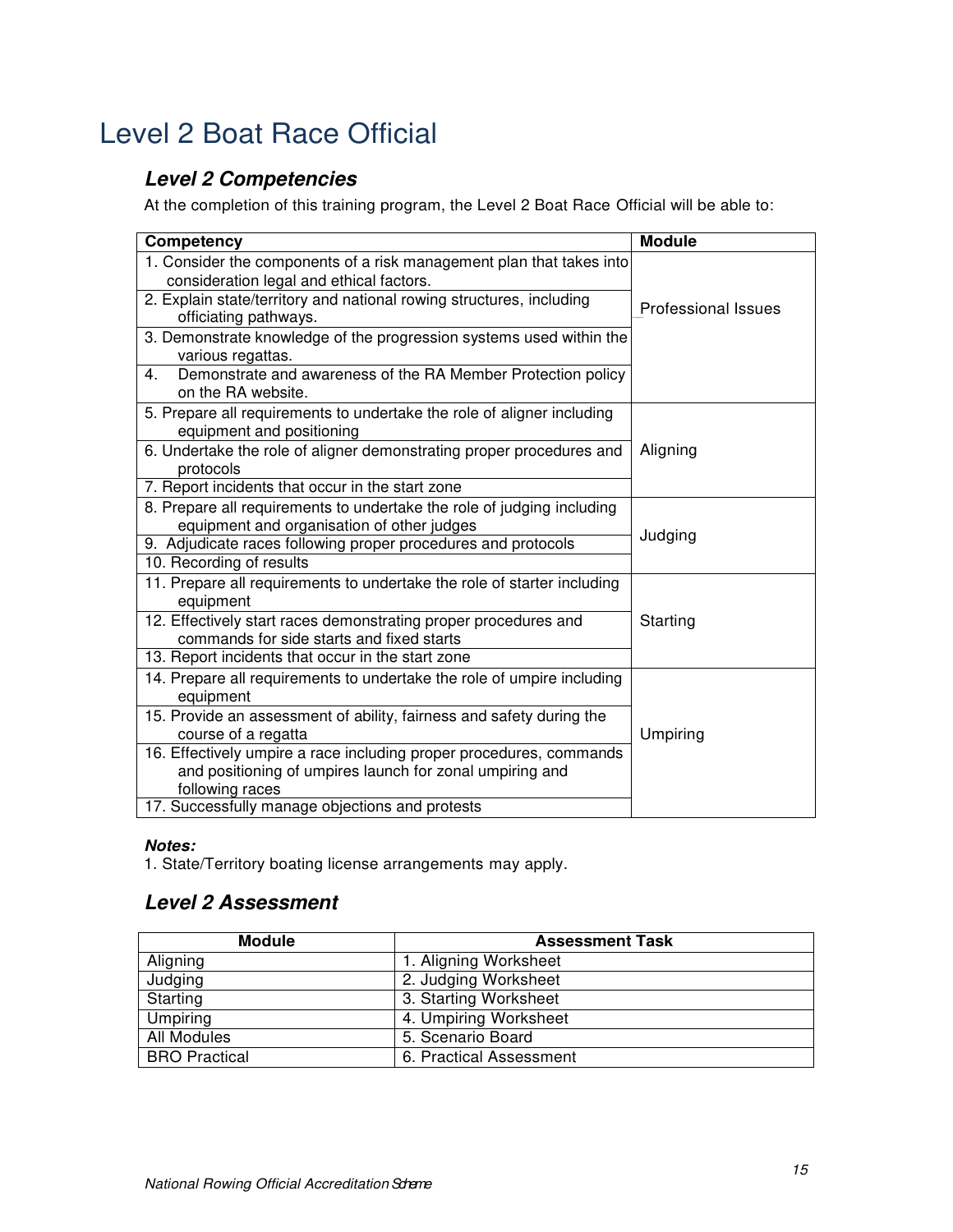## **Assessment Guidelines:**

## *1. Aligning Worksheet*

This component is aimed at assessing candidates comprehension of skills and knowledge required to act in the role of aligner at a regatta. The test compromises of a number of short answer and multiple-choice questions and is implemented to candidates at the completion of the module. AN 80% pass mark is required. Candidates are not permitted to access course manuals or other materials during the exam. Candidates may re-take the exam as many times as necessary to achieve the pass mark.

## *2. Judging Worksheet*

This component is aimed at assessing candidates comprehension of skills and knowledge required to act in the role of judge at a regatta. The test compromises of a number of short answer and multiple choice questions and is implemented to candidates at the completion of the module. AN 80% pass mark is required. Candidates are not permitted to access course manuals or other materials during the exam. Candidates may re-take the exam as many times as necessary to achieve the pass mark.

## *3. Starting Worksheet*

This component is aimed at assessing candidates comprehension of skills and knowledge required to act in the role of starter at a regatta. The test compromises of a number of short answer and multiple choice questions and is implemented to candidates at the completion of the module. AN 80% pass mark is required. Candidates are not permitted to access course manuals or other materials during the exam. Candidates may re-take the exam as many times as necessary to achieve the pass mark.

## *4. Umpiring Worksheet*

This component is aimed at assessing candidates comprehension of skills and knowledge required to act in the role of umpire at a regatta. The test compromises of a number of short answer and multiple choice questions and is implemented to candidates at the completion of the module. AN 80% pass mark is required. Candidates are not permitted to access course manuals or other materials during the exam. Candidates may re-take the exam as many times as necessary to achieve the pass mark.

## *5. Scenario Board*

This assessment task is aimed at assessing the candidate's practical ability to apply the rules of racing. This assessment task is completed during the course at the end of the presentations. A practical demonstration of umpiring skills is required through use of a scenarios displayed on a mock-up of a race course and its facilities. An assessment checklist is used to outline the skills/competencies that the umpire must demonstrate. The candidate must be rated as competent on all aspects of the assessment checklist to pass. Candidates may re-take the practical assessment as many times as necessary to achieve competency. NB. Scenarios may be simulated, discussed or encountered on the course during a regatta and assessed in the same manner.

## *6. Practical Assessment*

This assessment task is aimed at assessing the candidate's practical ability to umpire at a local or state regatta. This assessment task is completed after the course, during the practical umpiring component. Boat Race Officials must work with a more senior official for at least 10 hours after completion of the Level 2 course. The senior official must sign off on the completion of these hours. In addition, an assessor or delegate must observe the Boat Race Official officiating at one regatta session. An assessment checklist is used by the assessor to check the required skills/competencies of the Boat Race Official. The candidate must be rated as competent on all aspects of the assessment checklist to pass. Candidates may re-take the practical assessment as many times as necessary to achieve competency.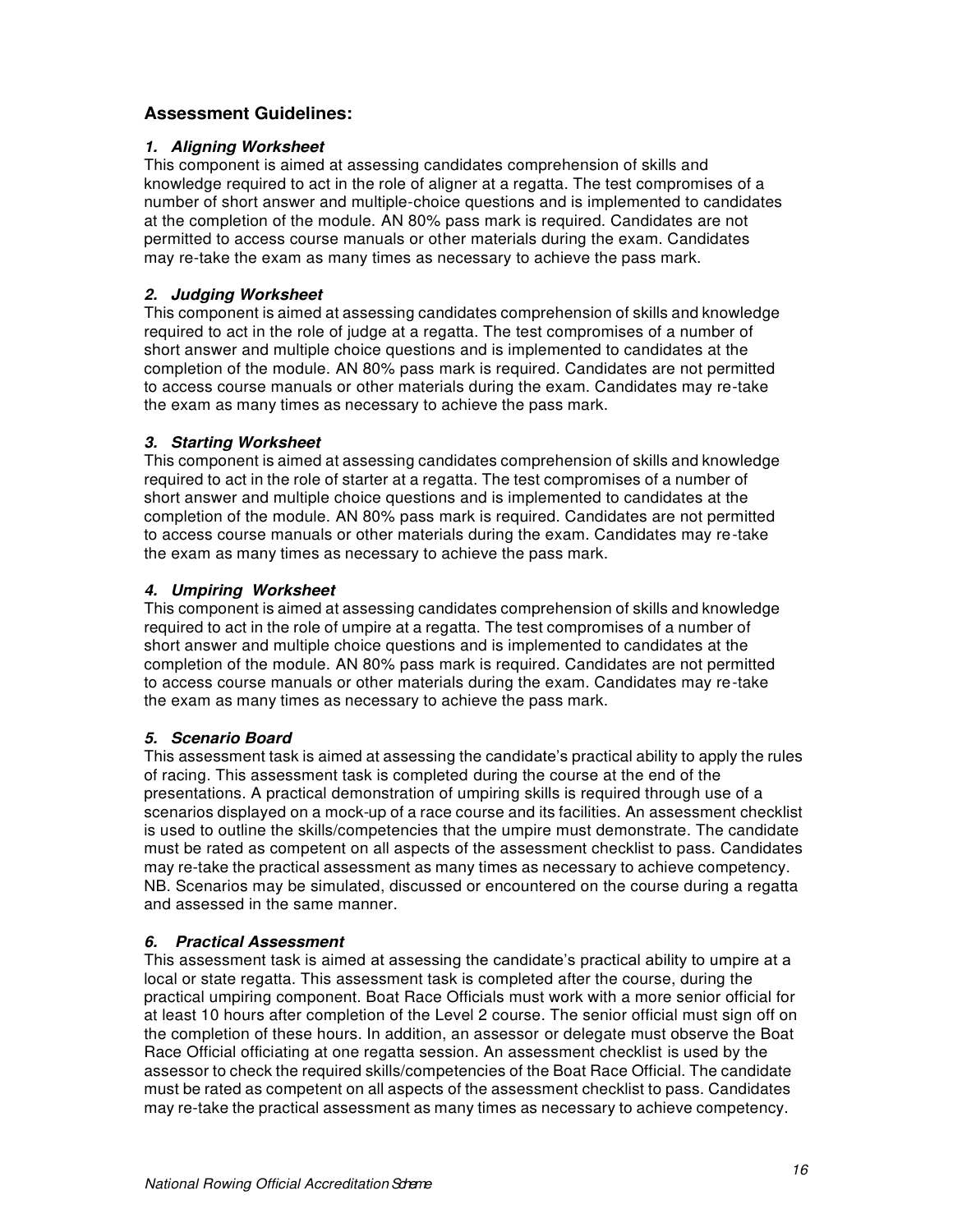# <span id="page-15-0"></span>Level 2 Overview

| <b>Module</b>                 | <b>Content</b>                                                                                                                                                                                                                                                                   | <b>Delivery</b><br>strategies                                        | <b>Duration</b><br>(approx.) |
|-------------------------------|----------------------------------------------------------------------------------------------------------------------------------------------------------------------------------------------------------------------------------------------------------------------------------|----------------------------------------------------------------------|------------------------------|
| Professional<br><b>Issues</b> | NROAS structure and pathways for the umpires<br>Safety and risk management<br>Role of the Umpires Committee<br>Code of Ethics<br>RA Member Protection Policy<br>Manner and conduct of umpires<br>Radio protocols<br>Progression systems                                          | Presentations<br>$\bullet$<br>Interactive<br>$\bullet$<br>discussion | 30 mins                      |
| Aligning                      | • Aligner's responsibilities<br>Procedure of aligning<br>$\bullet$<br>Aligning equipment<br>٠<br>Establishing aligner's position<br>٠<br>Aligning and start procedures<br>٠<br>Reporting incidents                                                                               | Presentations<br>$\bullet$<br>Interactive<br>$\bullet$<br>discussion | 30 mins                      |
| Judging                       | Judge's responsibilities<br>$\bullet$<br>Judging equipment<br>٠<br>Organisation of judges<br>Judging procedures<br>٠<br>Adjudication of races<br>$\bullet$<br>Reporting incidents<br>$\bullet$<br>Recording results<br>$\bullet$                                                 | Presentations<br>$\bullet$<br>Interactive<br>$\bullet$<br>discussion | 30 mins                      |
| Starting                      | Starter's responsibilities<br>$\bullet$<br>Procedure for starting<br>$\bullet$<br>Starting equipment<br>٠<br>Reporting incidents<br>٠                                                                                                                                            | Presentations<br>$\bullet$<br>Interactive<br>$\bullet$<br>discussion | 1 hour                       |
| Umpiring                      | Umpire's responsibilities<br>$\bullet$<br>Procedure for umpiring - zonal and following<br>$\bullet$<br>Assessment of abilities, fairness and safety<br>٠<br>Umpiring equipment<br>Reporting incidents<br>٠<br>Umpiring a race<br>Objections and protests - successful management | Presentations<br>$\bullet$<br>Interactive<br>$\bullet$<br>discussion | 1 hour                       |
| <b>Total in-course hours</b>  |                                                                                                                                                                                                                                                                                  |                                                                      | 4 hours                      |
| Officiating<br>Practice       | Mentored officiating practice with official sign off by an<br>RA approved assessor                                                                                                                                                                                               | Post course<br>practical                                             | 10 hours                     |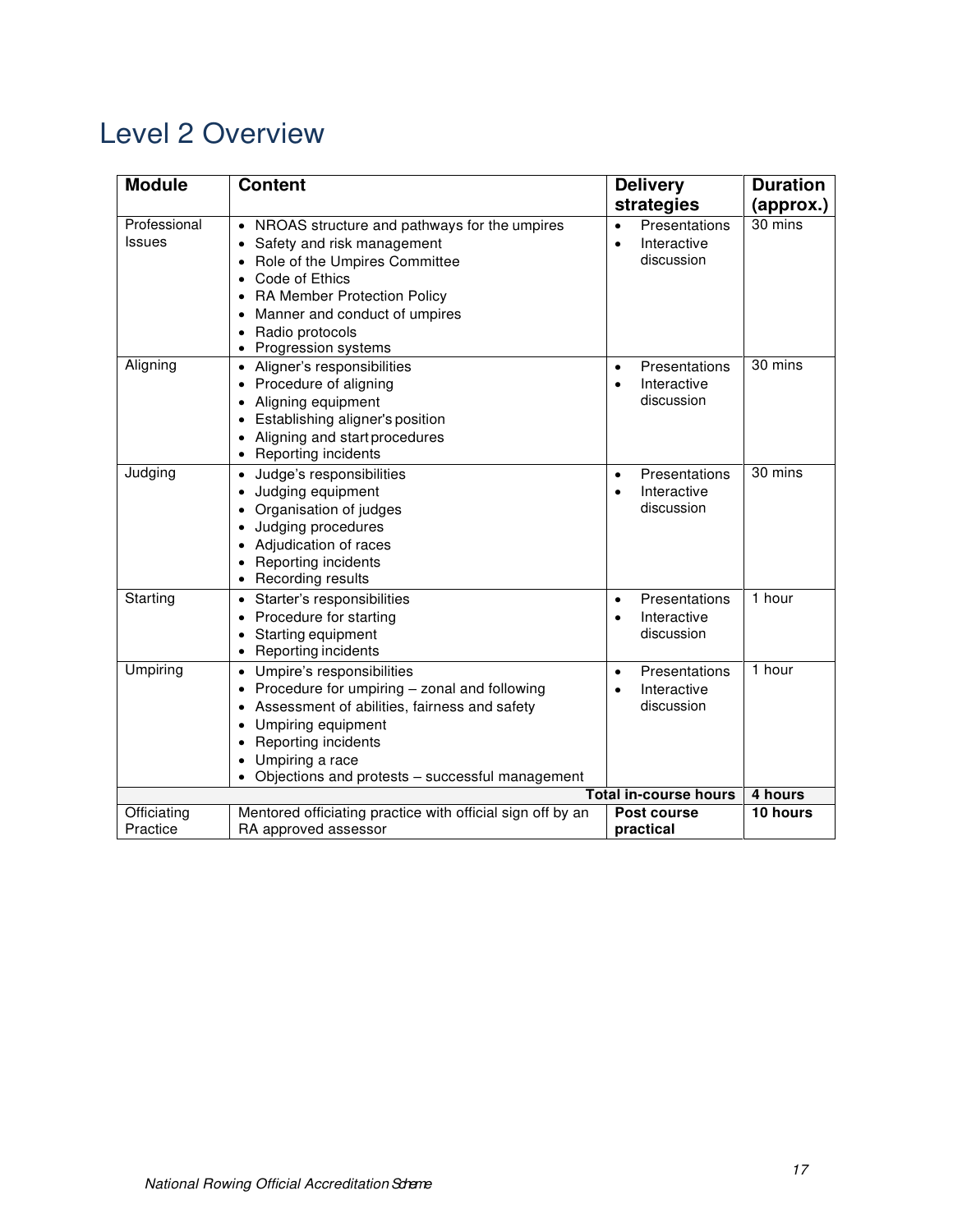## <span id="page-16-0"></span>*Level 2 Module Outlines*

# **Module name** Professional Issues

## **Approximate duration**

1 hour

## **Learning outcomes**

At the completion of this module, the Boat Race Official will be able to:

- Outline ethical standards required of the boat race official
- Demonstrate an awareness of the RA Member Protection Policy
- Explain the structure of the Rowing Boat Race Official Accreditation Scheme and its relationship to the NROAS
- Utilise standard risk management and safety strategies when officiating
- Demonstrate appropriate communication and demeanour of a Boat Race Official
- Demonstrate knowledge of the concept of fairness and the given responsibilities
- Having a reasonable competency in all duties except that of the President of the Jury
- Demonstrate knowledge of the general operation of regattas

## **Content**

- NROAS structure and pathways for the umpires
- Safety and risk management
- Role of the Umpires Committee
- Code of Ethics
- RA Member Protection Policy
- Manner and conduct of umpires
- Radio protocols
- Progression systems

## **Delivery strategies**

- Presentations
- Interactive discussion

## **Module name** Aligning

## **Approximate duration**

30 Minutes

## **Learning outcomes**

At the completion of this module, the Boat Race Official will be able to:

- Effective align a race for a start
- Describe the responsibilities for false starts
- Effective communication with athletes and starting personnel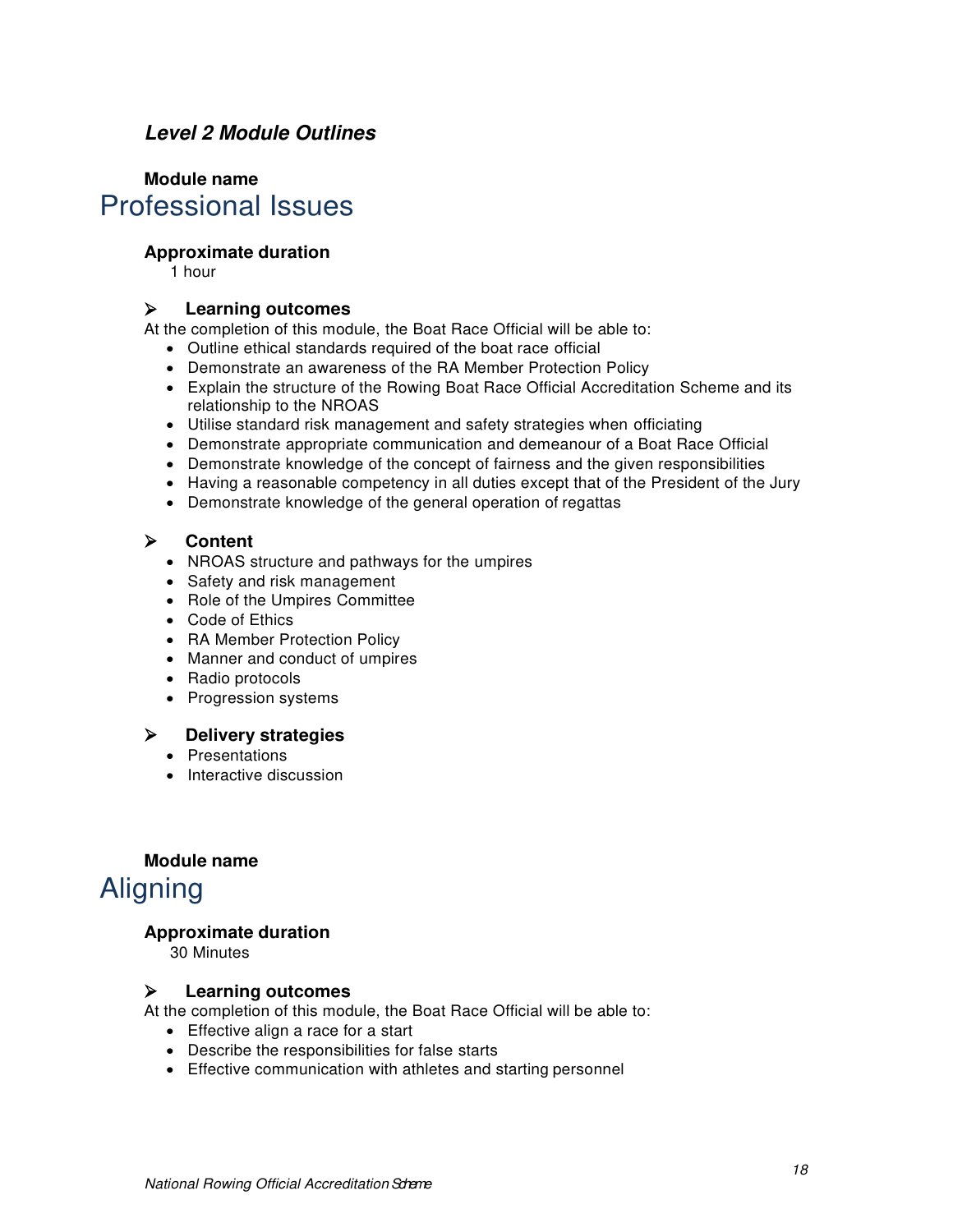## **Content**

- Aligner's responsibilities
- Procedure of aligning
- Aligning equipment
- Establishing aligner's position
- Aligning and start procedures
- Reporting incidents

## **Delivery strategies**

- Presentations
- Interactive discussion

# **Module name** Judging

## **Approximate duration**

30 Minutes

## **Learning outcomes**

- At the completion of this module, the Boat Race Official will be able to:
- Organise a judging area
- Accurately adjudicate a race
- Properly and efficiently keep records

## **Content**

- Judge's responsibilities
- Judging equipment
- Procedures for establishing judging positions
- Judging procedures
- Judging
- Reporting incidents
- Recording results

## **Delivery strategies**

- Presentations
- Interactive discussion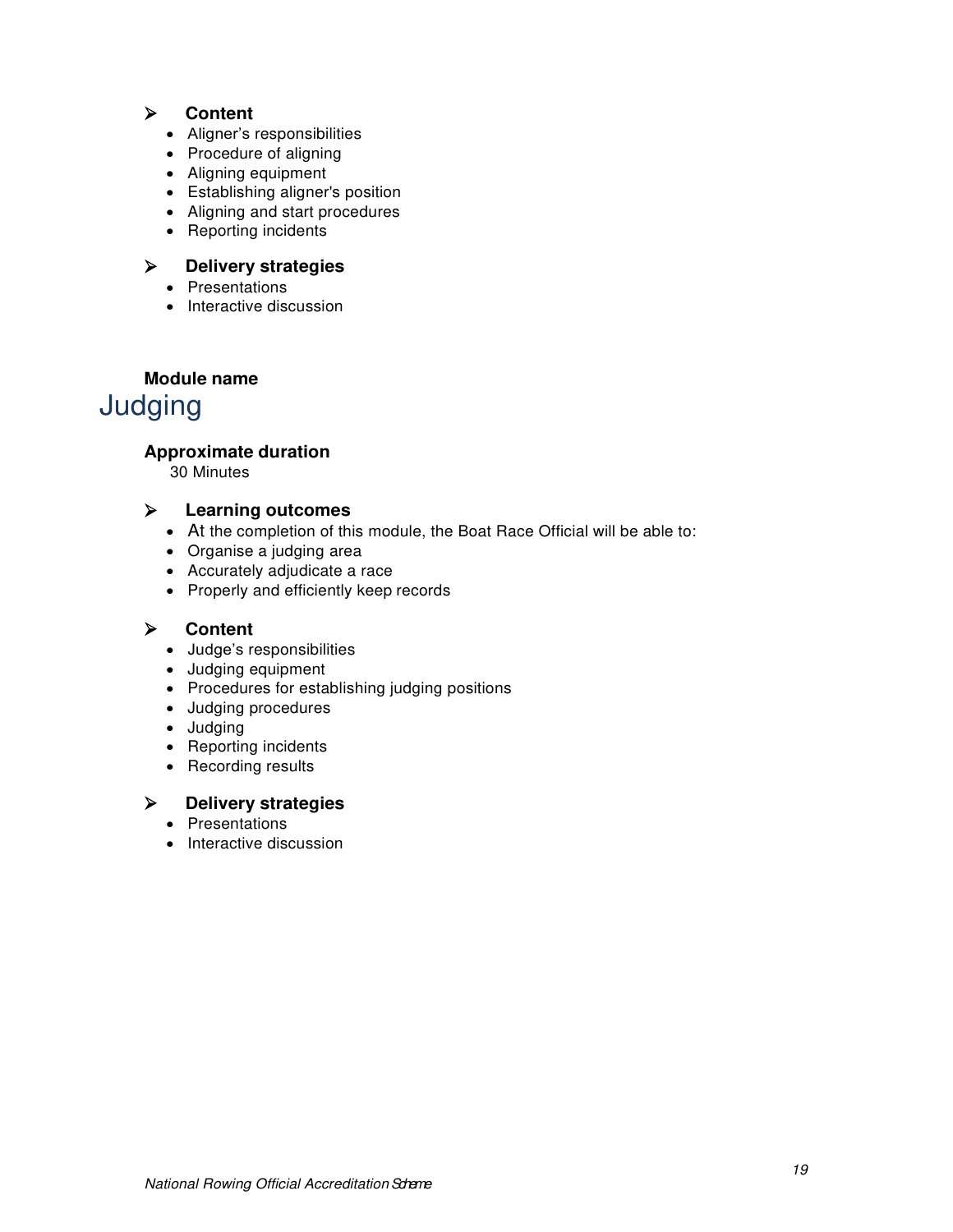## **Module name**

# **Starting**

## **Approximate duration**

1 hour

## **Learning outcomes**

At the completion of this module, the Boat Rave Official will be able to:

- Safely and fairly manage a start zone
- Effectively communicate with athletes and starting personnel regardless of conditions
- Demonstrate knowledge relating the procedures of starting

## **Content**

- Starter's responsibilities
- Procedure for starting
- Starting equipment
- Starting a race
- The start
- Reporting incidents

## **Delivery strategies**

- Presentations
- Interactive discussion

## **Resource requirements**

- Level 2 Boat Race Officials manual
- State Association Rule Book

## **Module name**

# **Umpiring**

## **Approximate duration**

1 hour

## **Learning outcomes**

At the completion of this module, the Boat Race Official will be able to:

- Describe the fairness and safety issues of boat racing
- Describe the responsibilities and actions undertaken by umpires during a race
- Manage objections and protests

## **Content**

- Umpire's responsibilities
- Procedure for umpiring
- Umpiring equipment
- Reporting incidents
- Umpiring a race
- Qualification system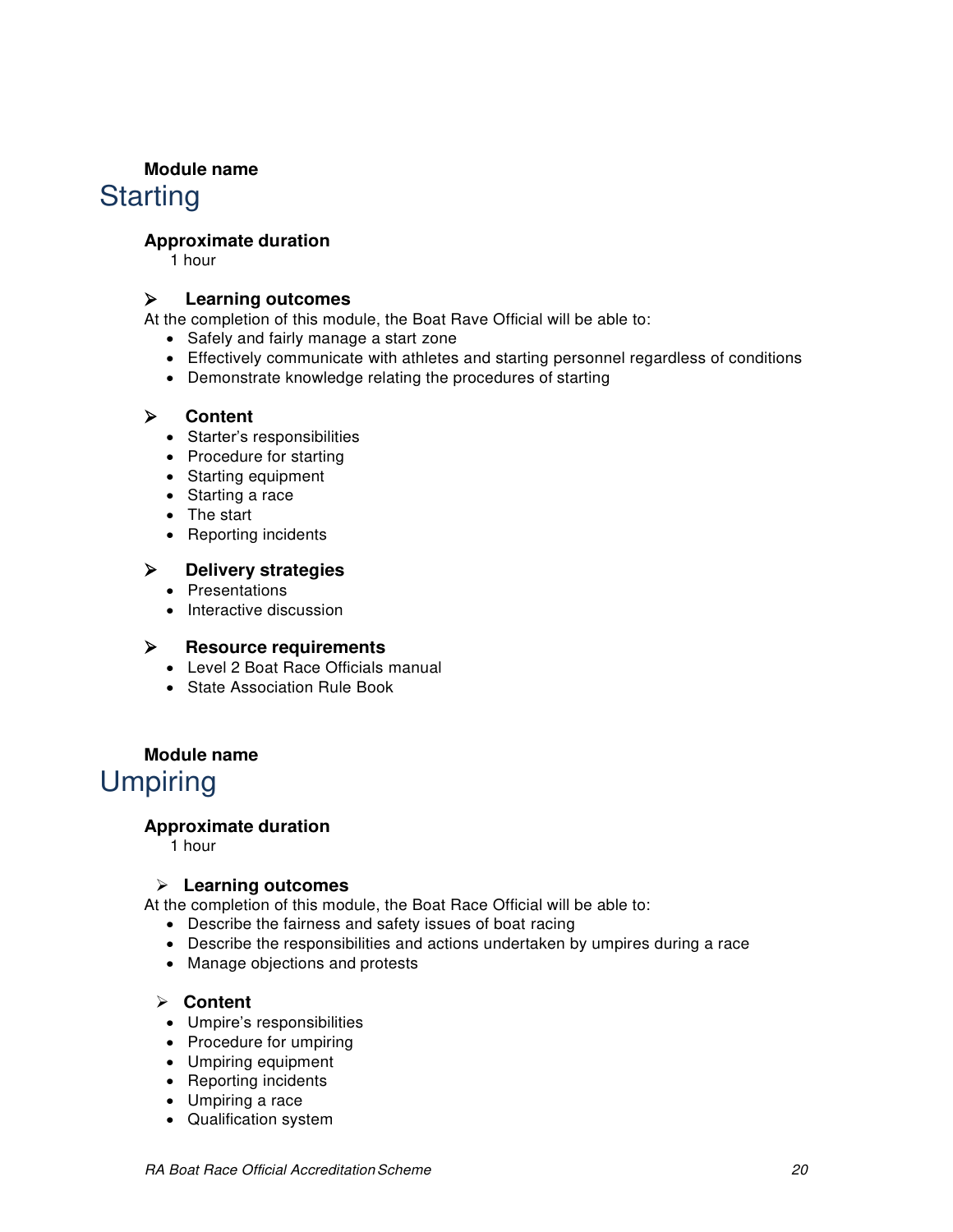# **Delivery strategies**

- Presentations
- Interactive discussion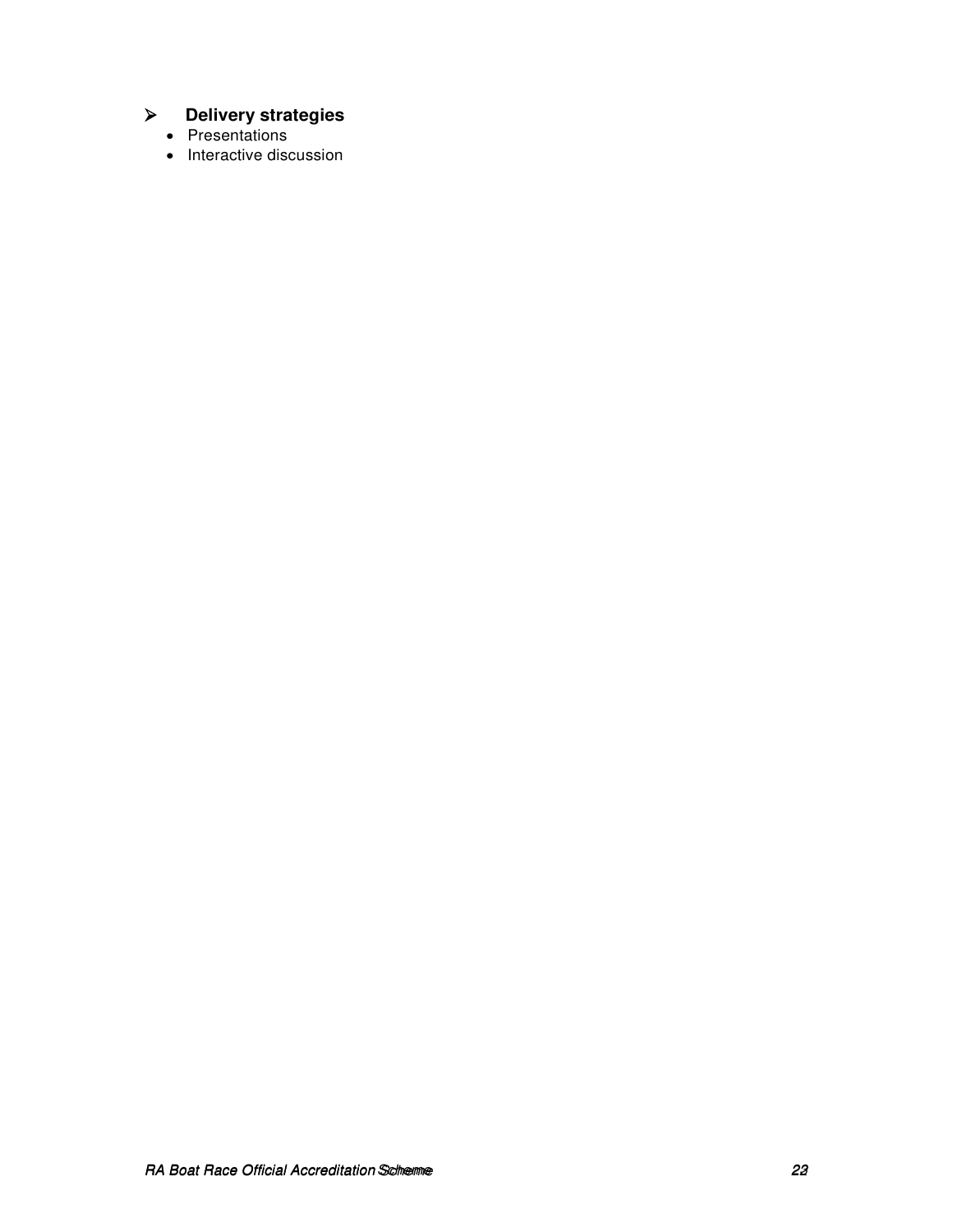# <span id="page-20-0"></span>**Rowing Australia Boat Race Official (level 3)**

# <span id="page-20-1"></span>*Rowing Australia Boat Race Official Competencies*

At the completion of this training program, the Rowing Australia Boat Race Official will be able to:

|                | Competency                                                         | <b>Module</b>                |
|----------------|--------------------------------------------------------------------|------------------------------|
| 1.             | Consider the components of a risk management plan that takes       |                              |
|                | into consideration legal and ethical factors.                      |                              |
| 2              | Explain state/territory and national rowing structures, including  |                              |
|                | officiating pathways                                               | <b>Professional Issues</b>   |
| 3              | Demonstrate knowledge of the progression systems used within       |                              |
|                | the various regattas                                               |                              |
|                | 4. Demonstrate and awareness of the RA Member Protection policy on |                              |
|                | the RA website.                                                    |                              |
| 5              | Manage all aspect of a start zone including disputes               |                              |
| 6              | Undertake silent aligning                                          |                              |
| $\overline{7}$ | Demonstrate starting procedures on national and international      | <b>Starting and Aligning</b> |
| 8              | courses                                                            |                              |
| 9              | Demonstrate advanced starting procedures and scenarios             |                              |
|                | Authorise margins and race interval times                          |                              |
| 10             | Manage high level technical infrastructure at a national and       |                              |
|                | international course including photo finishes                      |                              |
| 11             | Advance organisation of a judging area                             | Judging                      |
| 12             | Set up and manage course facilities                                |                              |
|                |                                                                    |                              |
| 13             | Properly position an umpires boat during a race                    |                              |
|                |                                                                    |                              |
| 14             | Manage a range of on water scenarios that may occur while          | <b>Umpiring</b>              |
|                | umpiring                                                           |                              |
| 15             | Manage sanctions, objections and protests                          |                              |
| 16             | Implement advanced boat safety and boat compliance                 |                              |
| 17             | Manage and implement weighing procedures and policies              |                              |
|                | including boat weighting, athlete weighting and carrying weight    |                              |
| 18             | Assist with the organisation and management of the regatta         | <b>Control Commission</b>    |
|                | including crew changes and presentation of athletes for drug       |                              |
|                | testing                                                            |                              |
| 19             | Effectively manage the boat park and warm up area                  |                              |
| 20             | Demonstrate knowledge of the role of the various regatta           |                              |
|                | positions including the President of the Jury and the Organising   |                              |
|                | Committee                                                          | President of the Jury        |
| 21             | Manage advanced objections and protests                            |                              |
| 22             | Manage various aspects of the organisation of the regatta          |                              |
|                | including race draws and members of the jury                       |                              |
| 23             | Demonstrate knowledge of Para rowing and the                       |                              |
|                | requirement of Para rowers to race and train                       |                              |
| 24             | Describe the various Para races and classifications                | Para Rowing                  |
| 25             | Provide additional planning and safety requirements for Para       |                              |
|                | rowing                                                             |                              |
|                |                                                                    |                              |

#### *Notes:*

1. State/Territory license arrangements apply.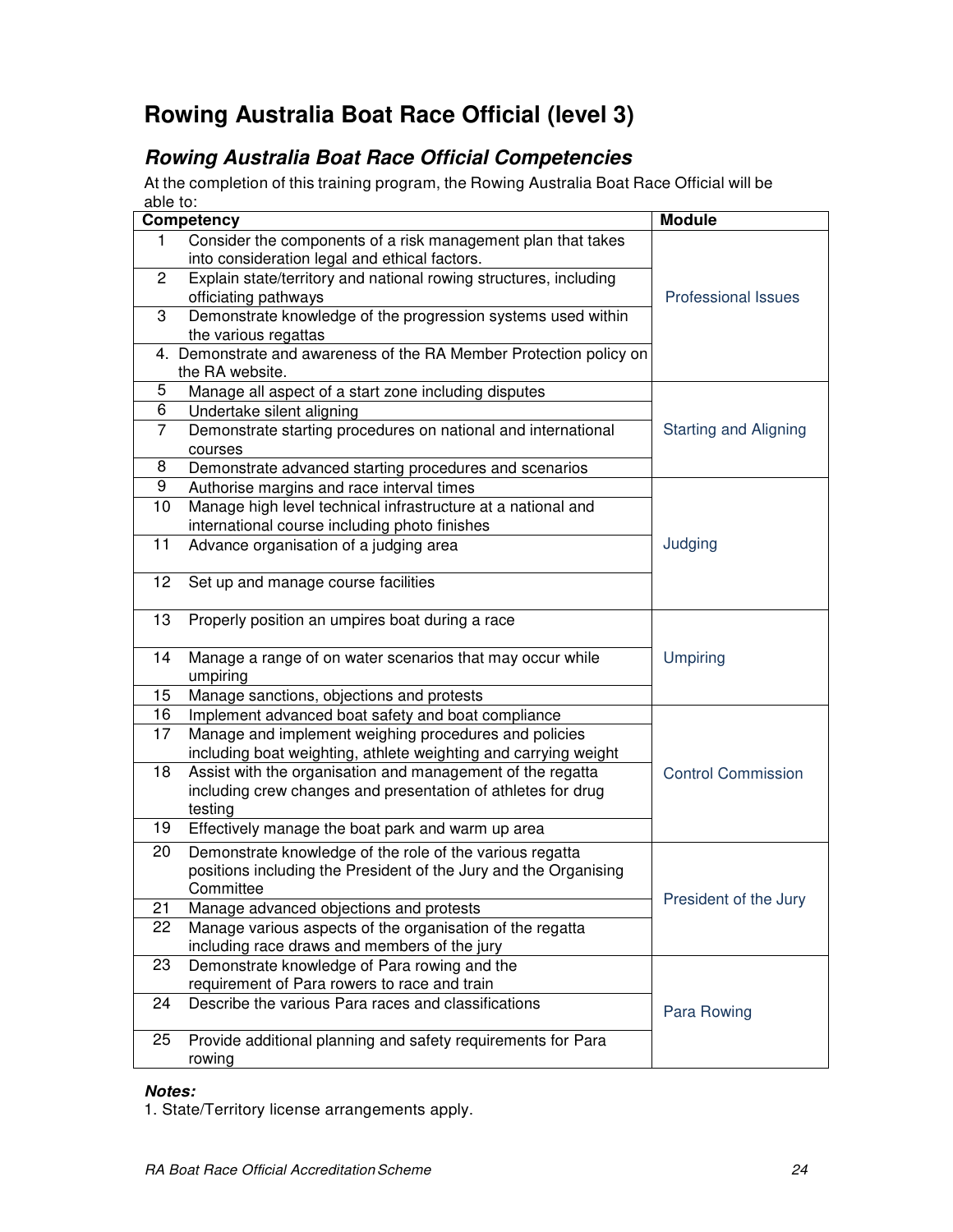| Module               | <b>Assessment Task</b>     |
|----------------------|----------------------------|
| All Modules          | <b>Written Examination</b> |
| All Modules          | 2. Scenario Board          |
| <b>BRO Practical</b> | 3. Practical Assessment    |

## <span id="page-21-0"></span>*Rowing Australia Boat Race Official Assessment*

## **Assessment Guidelines:**

#### *1. Written Examination*

This component is aimed at assessing candidate's comprehension of all elements of boat race officials and their integration with each other. The short answer and multiple choice examination will assess a candidate's knowledge of the rules of racing, the procedures followed, equipment used and the reporting procedures for each of the umpiring positions and requires a 90% pass mark. The examination will be conducted at the completion of the course. Candidates are not permitted to access course manuals or other materials during the exam. Candidates may re-take the exam as many times as necessary to achieve the pass mark.

## *2. Scenario Board*

This assessment task is aimed at assessing the candidate's practical ability to apply the rules of racing. This assessment task is completed during the course at the end of the presentations. A practical demonstration of umpiring skills is required through use of a scenarios displayed on a mockup of a race course and its facilities. An assessment checklist is used to outline the skills/competencies that the umpire must demonstrate. The candidate must be rated as competent on all aspects of the assessment checklist to pass. Once the scenario test is passed, the candidate will be provisionally passed awaiting final practical assessment at the same regatta.

## *3. Practical Assessment*

This assessment task is aimed at assessing the candidate's practical ability to umpire at a national regatta. This assessment task is completed after the course, during the practical umpiring hour's component. Boat Race Officials must work with a more senior official for approximately 15 hours after completion of the Rowing Australia course. The senior official must sign off on the completion of these hours. In addition, an assessor must observe the Boat Race Official officiating at one regatta session. An assessment checklist is used by the assessor to check the required skills/competencies of the Boat Race Official. The candidate must be rated as competent on all aspects of the assessment checklist to pass. It is expected that the practical assessment would be completed at the same national regatta that the scenario assessment was attempted.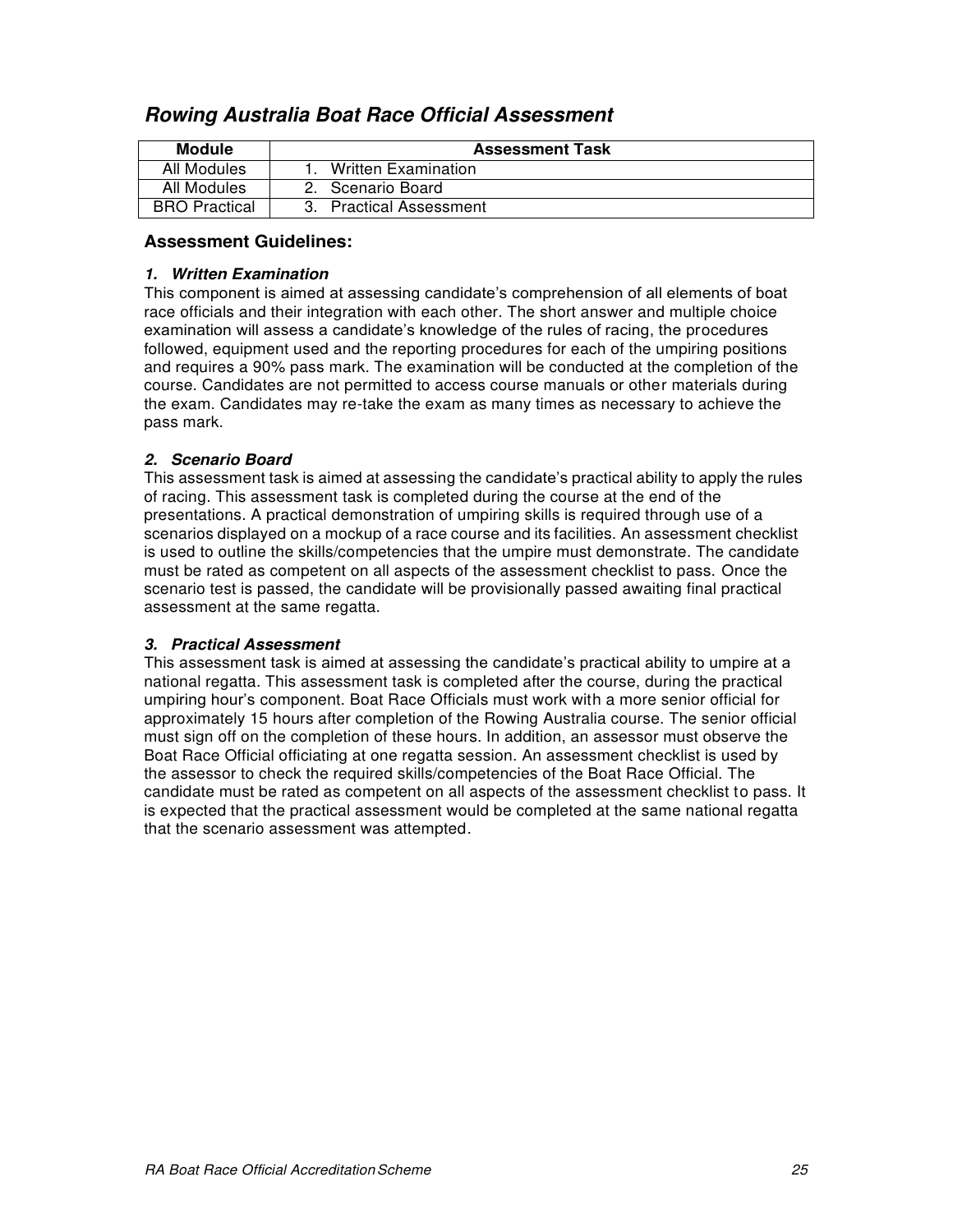| <b>Module</b>                 | <b>Content</b>                                                                                                                                                                                                                                                                                                                                                               | <b>Delivery</b><br>strategies                                         | <b>Duration</b>            |
|-------------------------------|------------------------------------------------------------------------------------------------------------------------------------------------------------------------------------------------------------------------------------------------------------------------------------------------------------------------------------------------------------------------------|-----------------------------------------------------------------------|----------------------------|
| Professional<br><b>Issues</b> | NROAS structure and pathways for the umpires<br>$\bullet$<br>Safety and risk management<br>$\bullet$<br>Role of the Umpires Committee<br>$\bullet$<br>Code of ethics<br>$\bullet$<br>Manner and conduct of umpires<br>$\bullet$<br>Radio protocols<br>$\bullet$<br>Progression systems<br>$\bullet$                                                                          | Presentations<br>$\bullet$<br>Interactive<br>$\bullet$<br>discussions | 1 hour                     |
| Starting and<br>Aligning      | Starting zones and management within those<br>$\bullet$<br>zones<br>Disputes on the start line<br>$\bullet$<br>Starting procedures on national and international<br>$\bullet$<br>standard courses<br>Silent alignment<br>٠<br>Advanced starting produces and scenarios<br>$\bullet$                                                                                          | Presentations<br>$\bullet$<br>Interactive<br>$\bullet$<br>discussions | 1 hour                     |
| Judging                       | Authorising margins and race interval times<br>$\bullet$<br>Using and interpreting photo finishes<br>$\bullet$<br>Technical infrastructure at national courses<br>٠<br>Advanced organisation of judging area<br>$\bullet$                                                                                                                                                    | Presentations<br>$\bullet$<br>Interactive<br>$\bullet$<br>discussions | 1 hour                     |
| Umpiring                      | Progression systems<br>$\bullet$<br>Course facilities (set up and management)<br>$\bullet$<br>Sanctions, objections and protests (advanced)<br>$\bullet$<br>Advanced umpiring scenarios<br>$\bullet$<br>Positioning of umpires boats during a race<br>$\bullet$                                                                                                              | Presentations<br>$\bullet$<br>Interactive<br>$\bullet$<br>discussions | 1 hour                     |
| Control<br>Commission         | Boat weighing procedures<br>$\bullet$<br>Presentation of athletes for drug testing<br>$\bullet$<br>Advanced athlete weigh in<br>$\bullet$<br>Crew changes (medical or other)<br>٠<br>Management of the boat park and warm up area<br>$\bullet$<br>Carrying weight<br>$\bullet$<br>Regatta organization<br>$\bullet$<br>Advanced boat safety and boat compliance<br>$\bullet$ | Presentations<br>$\bullet$<br>Interactive<br>$\bullet$<br>discussions | 1 hour                     |
| President of<br>the Jury      | Role of the President of the Jury<br>$\bullet$<br>Role of the Organising Committee<br>$\bullet$<br>Principles to guide decision making<br>$\bullet$<br>Advanced objections and protests<br>$\bullet$<br>Regatta organisation and race draws<br>٠<br>Management of the jury                                                                                                   | Presentations<br>$\bullet$<br>Interactive<br>$\bullet$<br>discussions | 1 hour                     |
| Para                          | What is an adaptive rower<br>$\bullet$<br>Requirements for adaptive rowers for racing and<br>$\bullet$<br>training<br>Classification<br>٠<br>Race types<br>$\bullet$<br>Planning and safety<br>$\bullet$                                                                                                                                                                     | Presentations<br>$\bullet$<br>Interactive<br>$\bullet$<br>discussions | 1 hour                     |
| Officiating                   | Mentored officiating practice with official sign off by an                                                                                                                                                                                                                                                                                                                   | <b>Total in-course hours</b><br>Post course                           | <b>7 hours</b><br>15 hours |
| Practice                      | RA approved, qualified assessor                                                                                                                                                                                                                                                                                                                                              | practical                                                             |                            |

# <span id="page-22-0"></span>*Rowing Australia Boat Race Official Overview*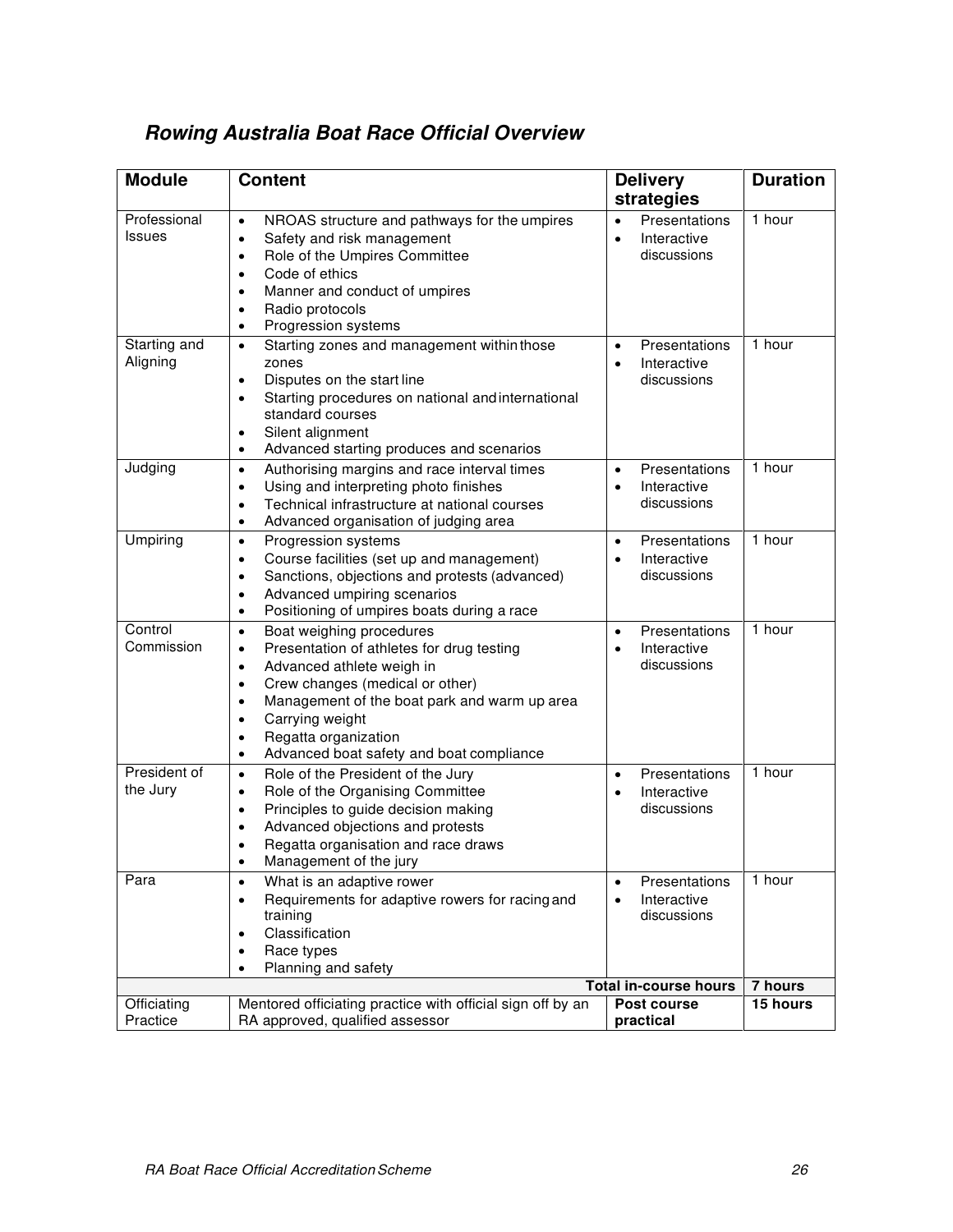## <span id="page-23-0"></span>*Rowing Australia Boat Race Official Module Outlines*

# **Module name** Professional Issues

## **Approximate duration**

1 hour

## **Learning outcomes**

At the completion of this module, the Boat Race Official will be able to:

- Outline ethical standards required of the boat race official
- Explain the structure of the Rowing Boat Race Official Accreditation Scheme and its relationship to the NROAS
- Utilise standard risk management and safety strategies when officiating
- Demonstrate appropriate communication and demeanour of a Boat Race Official
- Demonstrate knowledge of the concept of fairness and the given responsibilities
- Have a reasonable competency in all duties except that of the President of the Jury
- Demonstrate knowledge of the general operation of regattas

## **Content**

- NROAS structure and pathways for the umpires
- Safety and risk management
- Role of the Umpires Committee
- Code of Ethics
- Manner and conduct of umpires
- Radio protocols
- Progression systems

## **Delivery strategies**

- Presentations
- Interactive discussion

# **Module name** Starting and Aligning

## **Approximate duration**

1 hour

## **Learning outcomes**

At the completion of this module, the BRO will be able to:

- Describe the starting zones and management within those zones
- Adjudicate disputes on the start line
- Demonstrate starting procedures on national and international standard courses
- Demonstrate silent alignment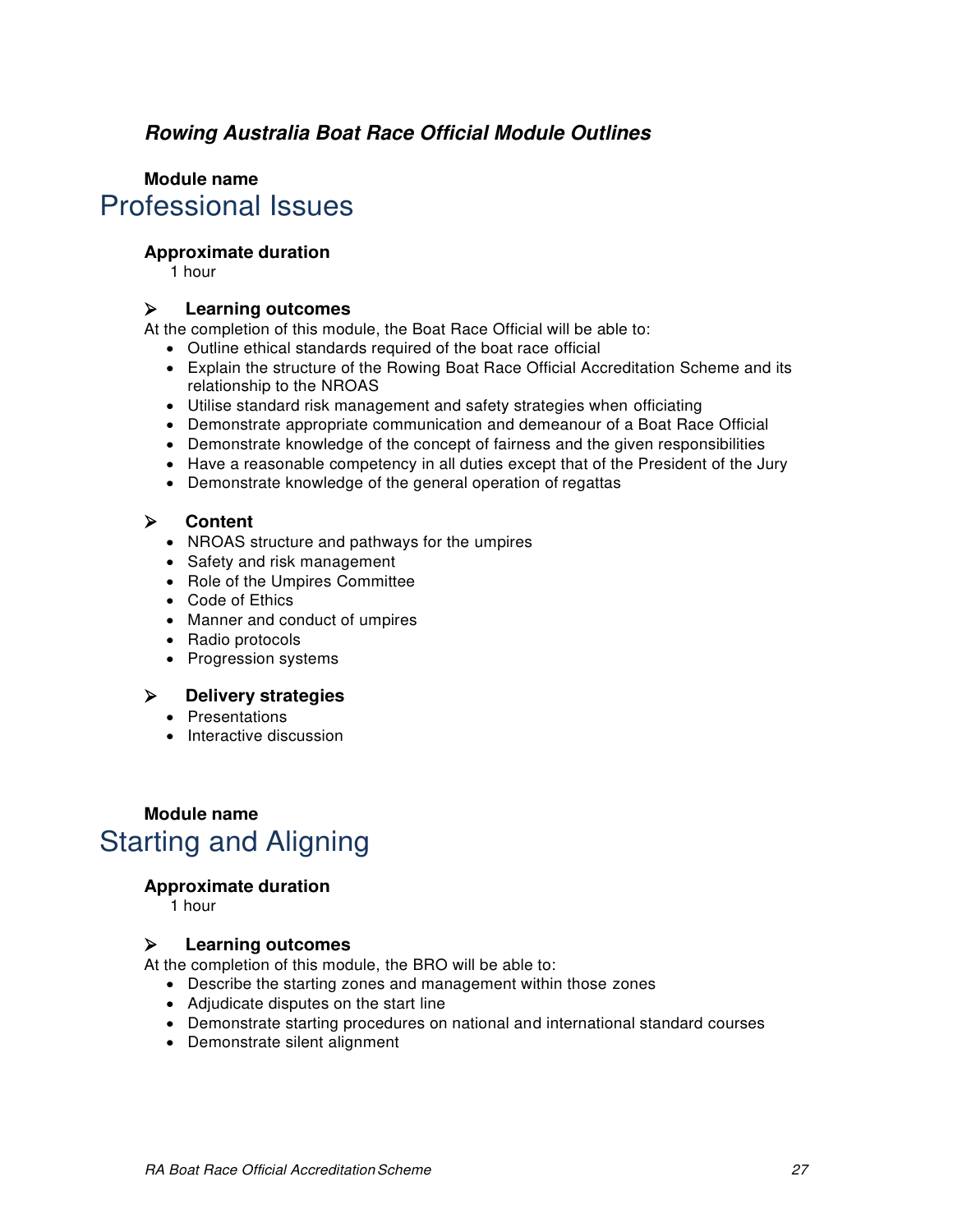Demonstrate knowledge of advanced starting produces and scenarios

## **Content**

- Starting zones and management within those zones
- Disputes on the start line
- Starting procedures on national an international standard courses
- Silent alignment
- Advanced starting produces and scenarios

## **Delivery strategies**

- Presentations
- Interactive discussion

## **Module name**

Judging

## **Approximate duration**

1 hour

## **Learning outcomes**

At the completion of this module, the BRO will be able to:

- Use and interpret advanced equipment and technical aids
- Effectively adjudicate finishes on all types of courses

## **Content**

- Authorising margins and race interval times
- Using and interpreting photo finishes
- Technical infrastructure at national courses
- Advanced organisation of judging area

## **Delivery strategies**

- Presentations
- Interactive discussion

## **Module name**

# Umpiring

## **Approximate duration**

1 hour

## **Learning outcomes**

At the completion of this module, the BRO will be able to:

- Handle difficult racing scenarios
- Demonstrate knowledge of course requirements and the principles of fairness
- Umpire with minimal impact on competitors

## **Content**

- Progression systems
- Course facilities (set up and management)

RA Boat Ractions, and protests (advanced)<br>RA Boat Race Official Accreditation Scheme (advanced)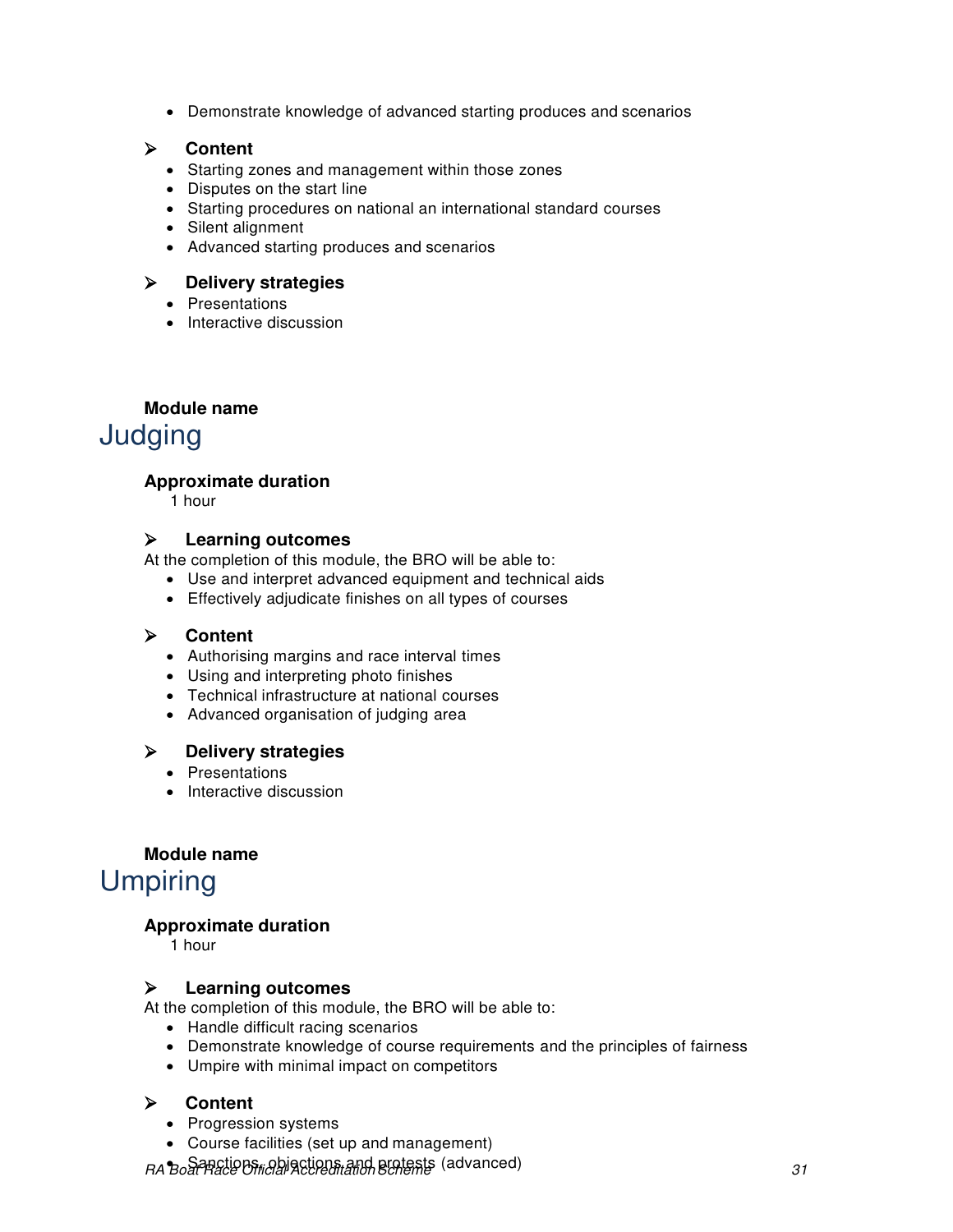- Advanced umpiring scenarios
- Positioning of umpires boats during a race

## **Delivery strategies**

- Presentations
- Interactive discussion

## **Module name** Control Commission

## **Approximate duration**

1 hour

## **Learning outcomes**

At the completion of this module, the BRO will be able to:

- Demonstrate knowledge of the principles of safety and fairness
- Describe equipment requirements and regatta management

## **Content**

- Boat weighing procedures
- Presentation of athletes for drug testing
- Advanced athlete weigh in
- Crew changes (medical or other)
- Management of the boat park and warm up area
- Carrying weight (athletes)
- Regatta organization
- Advanced boat safety and boat compliance

## **Delivery strategies**

- Presentations
- Interactive discussion

# **Module name** President of the Jury

## **Approximate duration**

1 hour – This module may be presented separately to those considering or potentially being nominated for the role.

## **Learning outcomes**

At the completion of this module, the BRO will be able to:

• Demonstrate an extensive knowledge of the rules, regatta organisation, dispute management and decision making

## **Content**

- Regatta organization
- Advanced boat safety and boat compliance

## **Delivery strategies**

- Presentations
- Interactive discussion

RA Boat Race Official Accreditation Scheme 32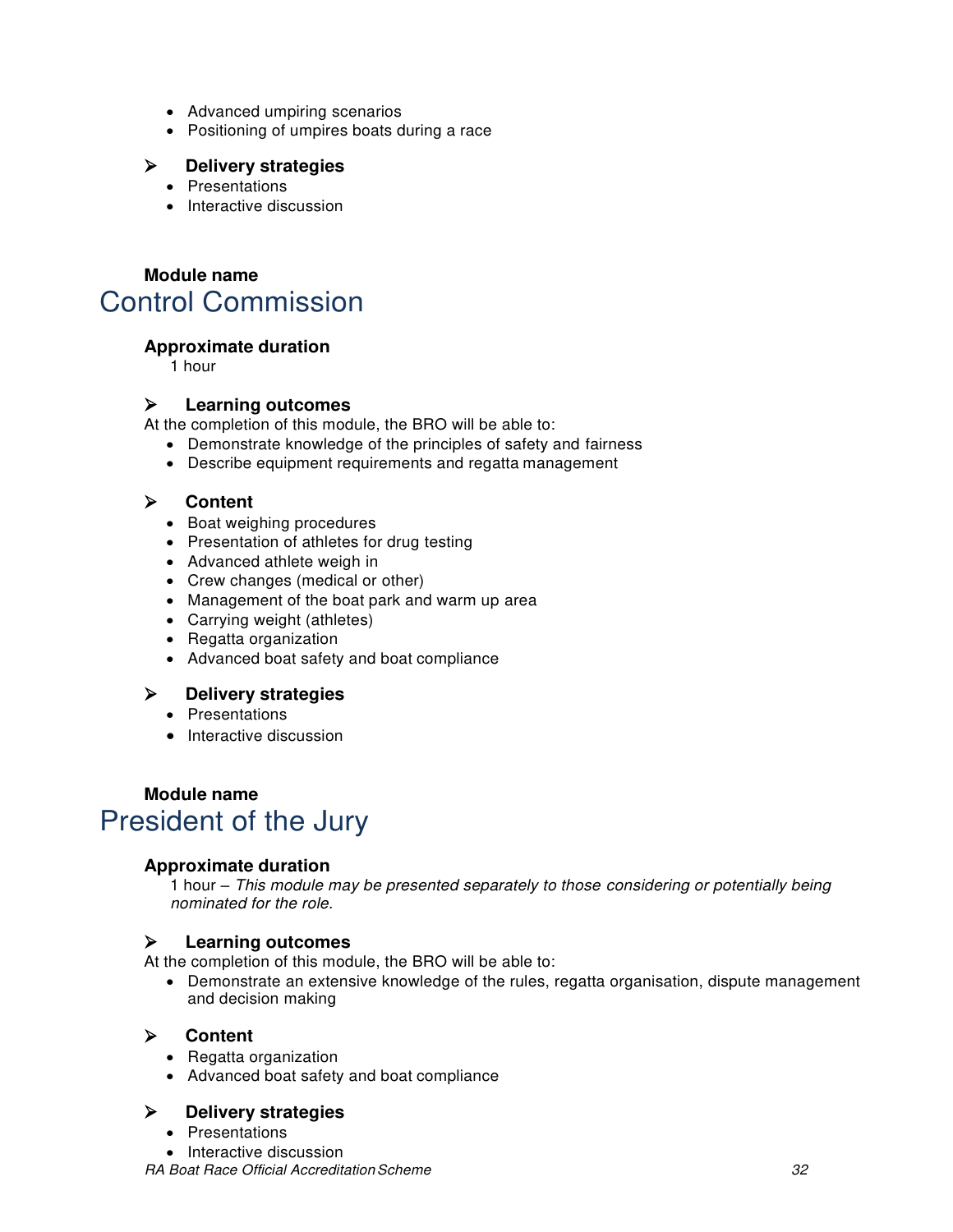## **Module name**

# Para Rowing

## **Approximate duration**

1 hour

## **Learning outcomes**

At the completion of this module, the BRO will be able to:

- Describe the needs and safety requirements of Para rowers
- Plan in consultation with Para athletes

## **Content**

- What is an Para rower
- Requirements for Para rowers for racing and training
- Classification
- Race types
- Planning and safety

## **Delivery strategies**

- Presentations
- Interactive discussion

# <span id="page-26-0"></span>FISA Boat Race Official

Rowing Australia may choose to nominate a Rowing Australia Boat Race Official to undertake training to obtain a FISA License. Holders of a FISA License may be nominated to officiate at international regattas.

Candidates must attend a FISA Umpires Seminar to gain accreditation as a FISA Boat Race Official. Seminars are conducted at ta range of venues each year.

The content of the FISA Boat Race Official is managed by FISA. Further to this an assessment of candidates is administered by FISA covering the areas presented in the seminar.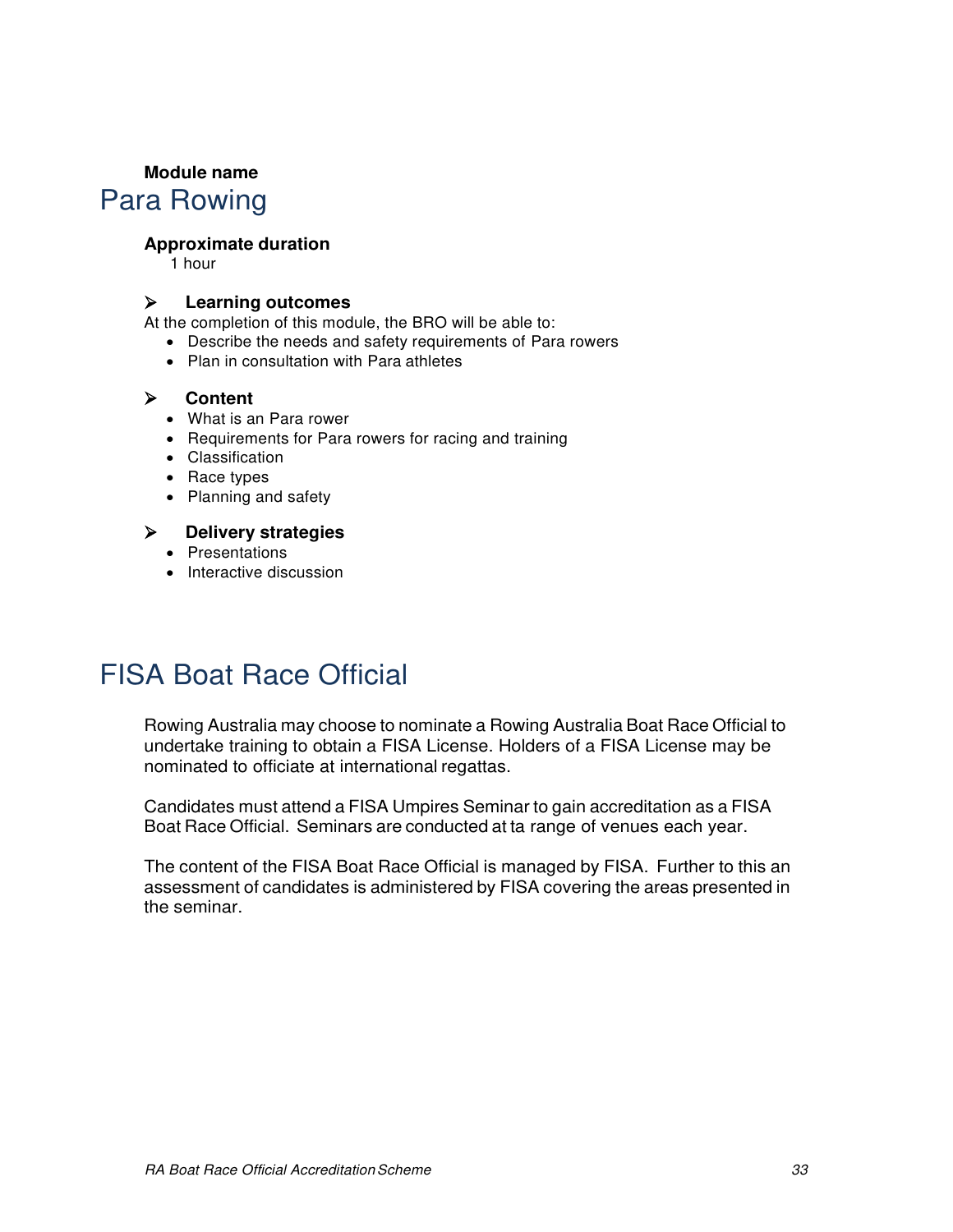# <span id="page-27-0"></span>**Officiating Practice**

## **Timing of Officiating Practice**

The officiating practice component of each accreditation level is to be completed **after**  attending the accreditation course. Officiating practice hours required for each accreditation level are as follows:

| <b>Accreditation Level</b>          | <b>Officiating Practice requirement</b> |
|-------------------------------------|-----------------------------------------|
| Level 1 Boat Race Official          | 5 hours                                 |
| Level 2 Boat Race Official          | 10 hours                                |
| Rowing Australia Boat Race Official | 15 hours                                |

## **Supervision or Mentoring of the Officiating Practice**

Officiating practice hours are to be conducted under the supervision of a mentor boat race official, who is at the same or a higher level of accreditation than the candidate. Official 'sign off' of completion of the officiating practice must be by an RA approved, qualified assessor.

## **Supervisor/Mentor Credit**

Mentor officials can receive updating points for their time spent in mentoring (see Updating Policy Appendix 1).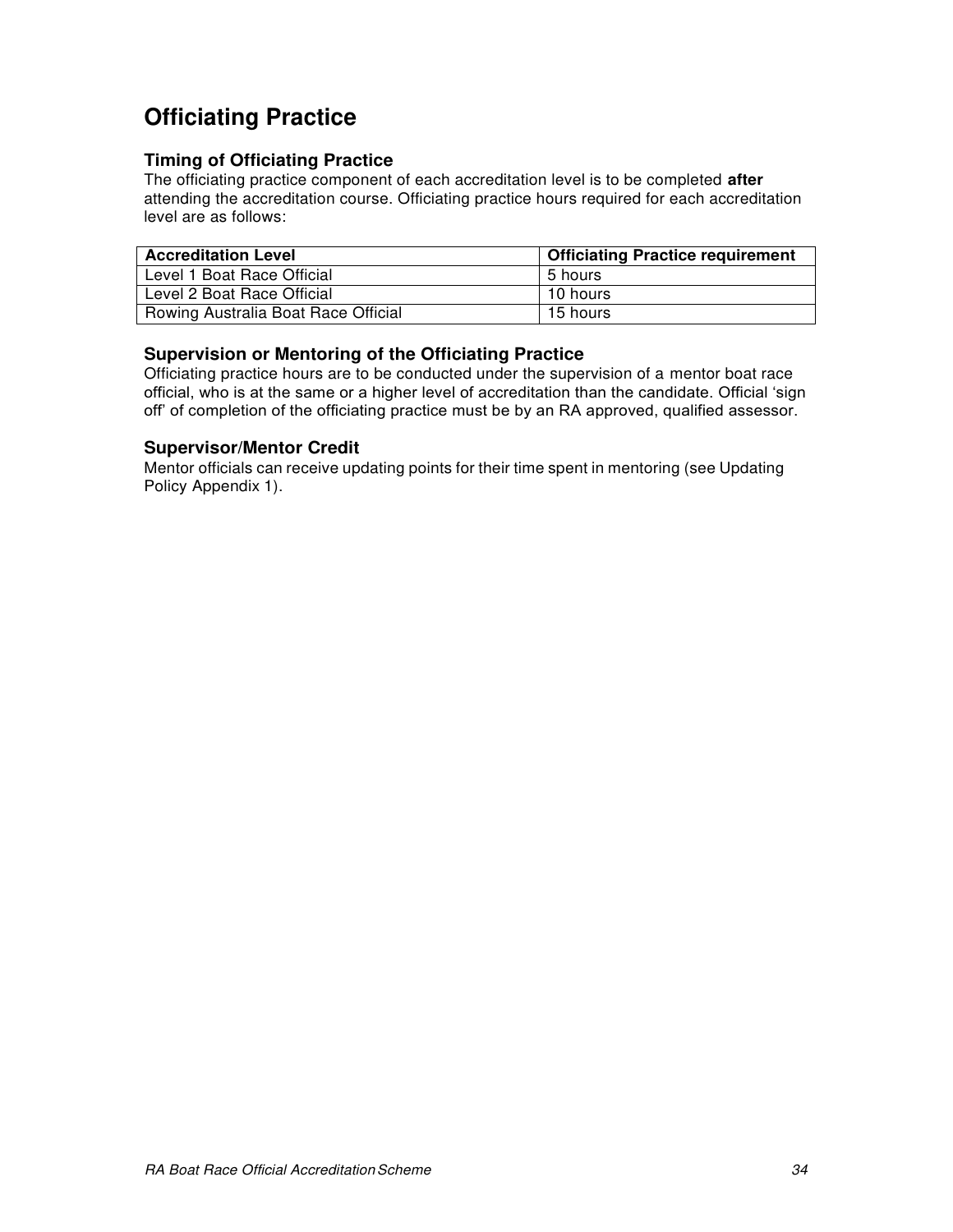# <span id="page-28-0"></span>**Appendix 1: Updating Policy**

Officials are accredited for a four year period. During the four year accreditation period, boat race officials must undertake updating activities in order to re-accredit. The Rowing Australia Updating Policy has been put in place to ensure that Boat Race Officials keep their skills and knowledge current. This is accomplished by completing practical and personal tasks over a four year period to accumulate the following number of points:

| <b>Level 1 Boat Race Official:</b>         | 20 points |
|--------------------------------------------|-----------|
| <b>Level 2 Boat Race Official:</b>         | 40 points |
| <b>Rowing Australia BoatRace Official:</b> | 60 points |

The updating procedure is comprised of two components to be completed over four years:

| 1. Practical Officiating<br>Includes officiating at regattas as well as<br>attending and/or conducting officiating<br>seminars/courses. |           | 2. Personal Development<br>tasks that will enhance the official's<br>expertise in all areas. | Includes rowing specific and non-specific |
|-----------------------------------------------------------------------------------------------------------------------------------------|-----------|----------------------------------------------------------------------------------------------|-------------------------------------------|
| Level 1:                                                                                                                                | 10 points | Level 1:                                                                                     | 10 points                                 |
| Level 2:                                                                                                                                | 20 points | Level $2$ :                                                                                  | 20 points                                 |
| Rowing Australia: 30 points                                                                                                             |           | Rowing Australia: 30 points                                                                  |                                           |

#### **Please note that Rowing Australia BRO's are required to be endorsed by their State Association on a yearly basis. The endorsement confirms a BRO's participation in local regattas and maintenance of their skills.**

#### **Further details of points available for specific activities are on the reverse of this sheet.**

Rowing Manager is used to record roles at regattas and seminar attendance. Approved courses may also be recorded and allocated points for all tasks will be entered automatically. Records will be kept within the database.

The coordinator for each state will advise RA each year of officials reaccredited or expired in that time period.

It is the responsibility of the boat race official to complete regular updating activities in order to accumulate enough points in four years to retain their accreditation. Note that points have to be accumulated over a minimum of two years.

Boat Race Officials will have individual logins to Rowing Manager and can monitor their individual points and progression towards reaccreditation. Interim and final reports for each accreditation period can also be produced if required.

#### **Officials with an Expired Accreditation who wish to Regain Accreditation**

Applications for re-accreditation will be accepted for up to 3 months following the expiry date of a Boat Race Official's accreditation. Once an official's accreditation has expired for more than 3 months, the following will apply:

- The official must gain an additional 10 updating points for each year that they have been out of date in order to update their accreditation.
- Once an official's accreditation has expired for more than 2 years, the official must also submit a letter of explanation, outlining their reasons for having let their accreditation lapse.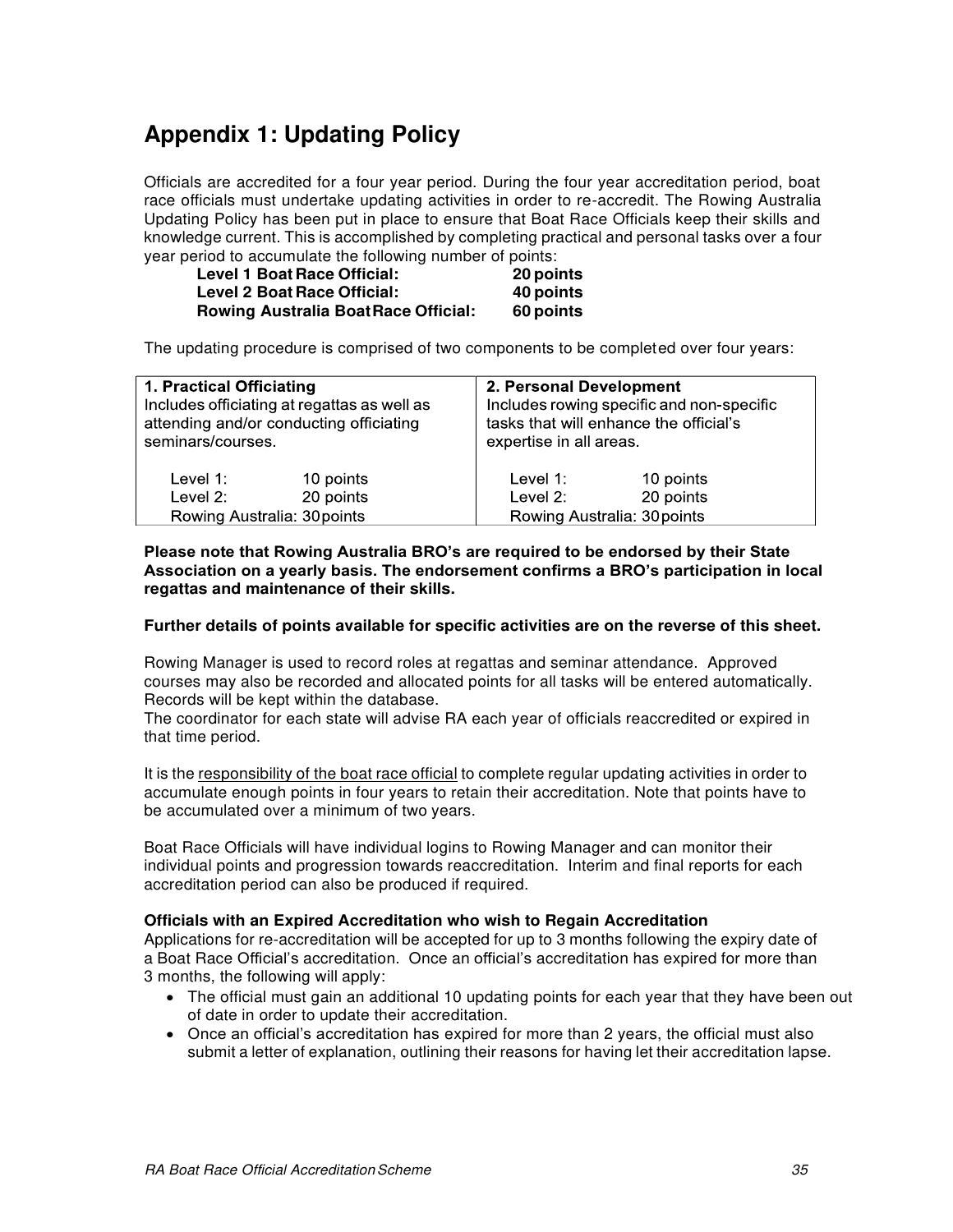| <b>PRACTICAL Officiating</b>                                                                                 |              | <b>Rowing Official LEVEL</b> |                        |
|--------------------------------------------------------------------------------------------------------------|--------------|------------------------------|------------------------|
| <b>Specific Tasks</b>                                                                                        | 1            | 2                            | RA                     |
| - officiate in any regatta                                                                                   | $\mathbf{1}$ | $\mathbf{1}$                 | $\mathbf{1}$           |
| - officiate in a Head of River                                                                               | 1.5          | 1.5                          | 1.5                    |
| - officiate at State Championships                                                                           | 1.5          | 1.5                          | 1.5                    |
| - officiate at National Championships                                                                        | N/A          | N/A                          | .75                    |
| - participate in an approved rowing specific seminar                                                         | 5.           | 5.                           | 5                      |
| - present or lecture at:                                                                                     |              |                              |                        |
| Level 1 course/update seminar                                                                                | 10           | 10                           | 15                     |
| Level 2 course/update seminar                                                                                | <b>NA</b>    | 10                           | 15                     |
| Rowing Australia BRO workshop                                                                                | <b>NA</b>    | <b>NA</b>                    | 15                     |
| - mentor officiate /supervisor for Level 1                                                                   | <b>NA</b>    | $\mathbf{1}$                 | 1                      |
| - mentor officiate/supervisor for Level 2                                                                    | <b>NA</b>    | <b>NA</b>                    | 1                      |
| - work with approved mentor official                                                                         | 1            | $\mathbf{1}$                 | 1                      |
| - evaluation session by an RA approved, qualified assessor                                                   |              |                              |                        |
| (review "on water" officiating or scenario board)                                                            | N/A          | 5                            | 5                      |
|                                                                                                              |              |                              |                        |
| Subtotal point for last four years                                                                           |              |                              |                        |
| <b>Practical Officiating Points required</b>                                                                 | 10           | 20                           | 30                     |
|                                                                                                              |              |                              |                        |
| PERSONAL DEVELOPMENT                                                                                         |              |                              | <b>Rowing Official</b> |
| <b>LEVEL</b>                                                                                                 |              |                              |                        |
| <b>Rowing Specific Tasks</b>                                                                                 | 1            | $\overline{2}$               | RA                     |
| - lecture/workshops approved by state association or RA                                                      |              |                              |                        |
| attend                                                                                                       | 5            | 5                            | 5                      |
| present                                                                                                      | 10           | 10                           | 15                     |
| - attend a module of the next level Boat Race Official                                                       | 5.           | 10                           | 10                     |
| Accreditation course                                                                                         |              |                              |                        |
| - prepare paper for RA website or other publications                                                         | 10           | 10                           | 10                     |
| - self-evaluation of officiating via video analysis                                                          | 10           | 10                           | 10                     |
| - attend officiating course                                                                                  | 5            | 5                            | 5                      |
| - attend a Rowing Australia Nationals Seminar                                                                | 10           | 10                           | 10                     |
| - attend a FISA Boat Race Officials Seminar                                                                  | 10           | 10                           | 10                     |
| <b>Non Specific Tasks</b>                                                                                    |              |                              |                        |
|                                                                                                              |              |                              |                        |
|                                                                                                              | 5            | 5                            | 5                      |
| - Approved basic First Aid course                                                                            | 10           | 10                           | 10                     |
| - Approved senior first aid course                                                                           | 5            | 5                            | 5                      |
| - Approved course at a University, State Institute/Academy of<br>Sport or Department of Sport and Recreation |              |                              |                        |
|                                                                                                              |              |                              |                        |
| <b>Personal Development Points required</b>                                                                  | 10           | 20                           | 30                     |

These points are allocated to each session in a regatta day (normally 2 per day) and will show as points per session.

Rowing Manager will be considered the only method for recording and reporting allocated points for all Rowing Officials in Australia

Logins for Rowing Manger will be allocated either through the system or state coordinators.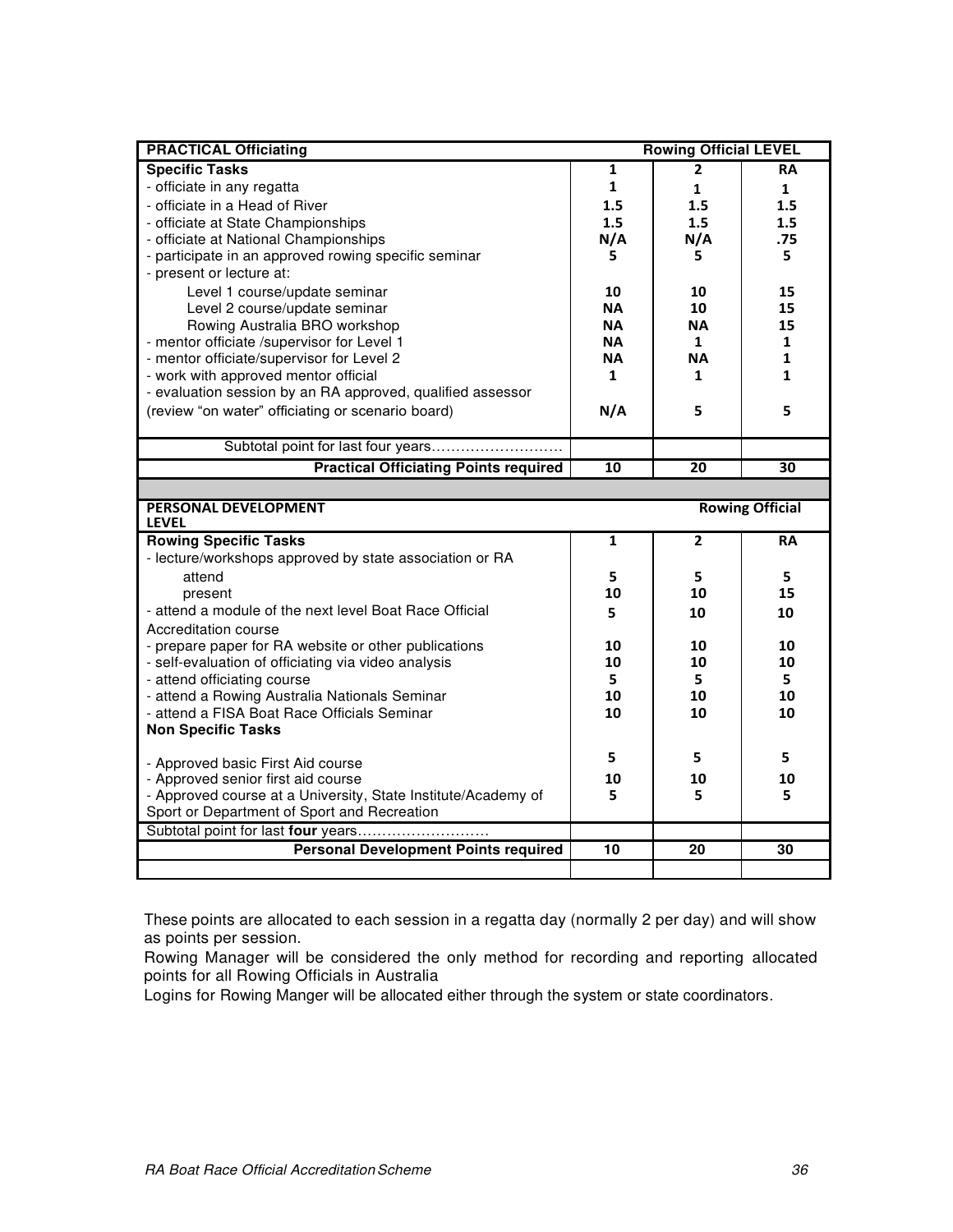# <span id="page-30-0"></span>**Appendix 2: Recognition of Current Competency (RCC) Policy and Procedures**

## **What constitutes appropriate current competency?**

Current competency is learning which occurs before an officiating course is undertaken and which results in a boat race official's acquisition of appropriate competencies for a particular accreditation level. A major reason for including the RCC in an officials education program is to avoid the problem of participants having to unnecessarily repeat learning experiences.

Current competencies may be formal (eg course, structured officiating experiences) or informal (eg range of life experiences).

## **How might current competency occur?**

- officials may have recently (within 4 years) been an athlete and consequently been exposed to all levels of officiating by appropriately accredited people
- officials may have recently worked as an assistant to an appropriately accredited official
- officials may have recently completed a recognised training program (within Australia or overseas)
- officials may have recently officiated and learned from "experience on the job"
- officials may have recently acquired knowledge through formal and informal self-education by reading relevant material, observing other officials, discussing methods with other official educators and watching officiating education video programs

**Rowing Australia recognises the skills and knowledge that officials obtain through formal training as well as those gained through life experiences. RCC focuses on what has been learned, not how, when and where it has been learned. There will be no honorary accreditation - all officials must satisfy the competencies of each particular accreditation level in order to obtain accreditation**

## **Credits for prior study or learning**

Candidates may apply for exemption from all or modules of the course. Such officials will be required to document their current competency and submit it in writing. The candidate may be required to demonstrate their expertise in a particular area by written or practical demonstration.

## **ALL APPLICANTS MUST FOLLOW THE RCC PROCEDURES OUTLINED ON THE NEXT PAGE:**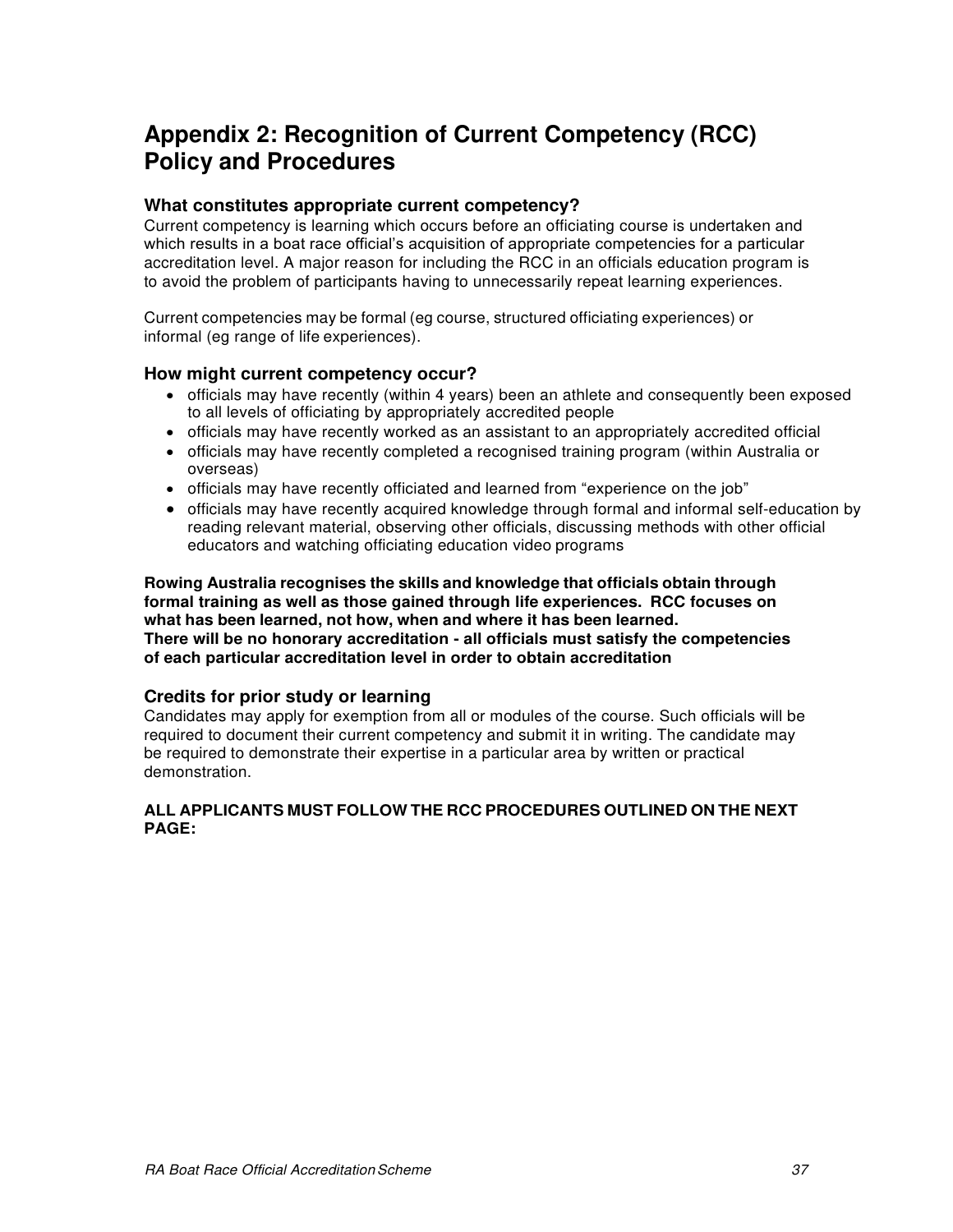## <span id="page-31-0"></span>*Recognition of Current Competency (RCC) Procedure*

## **If you think you might be eligible for RCC for any of the Rowing Australia boat race official accreditation levels……**

- 1. Obtain a copy of the appropriate Course Syllabus and an RCC Policy and Application Form from your state rowing association.
- 2. Discuss the process with your state rowing association Boat Race Official Coordinator.
- 3. Compare the Course Competencies and Learning Outcomes with your current competencies, skills and prior learning experiences.
- 4. If you decide to apply for RCC, complete the RCC Application Form and return it to your State Rowing Association.
- 5. Your State Association will appoint an Assessment Panel to consider the application, the information provided, and if necessary, other information obtained through an interview or demonstration
- 6. Appeals against this decision must be lodged in writing with Rowing Australia within 14 days of receiving the result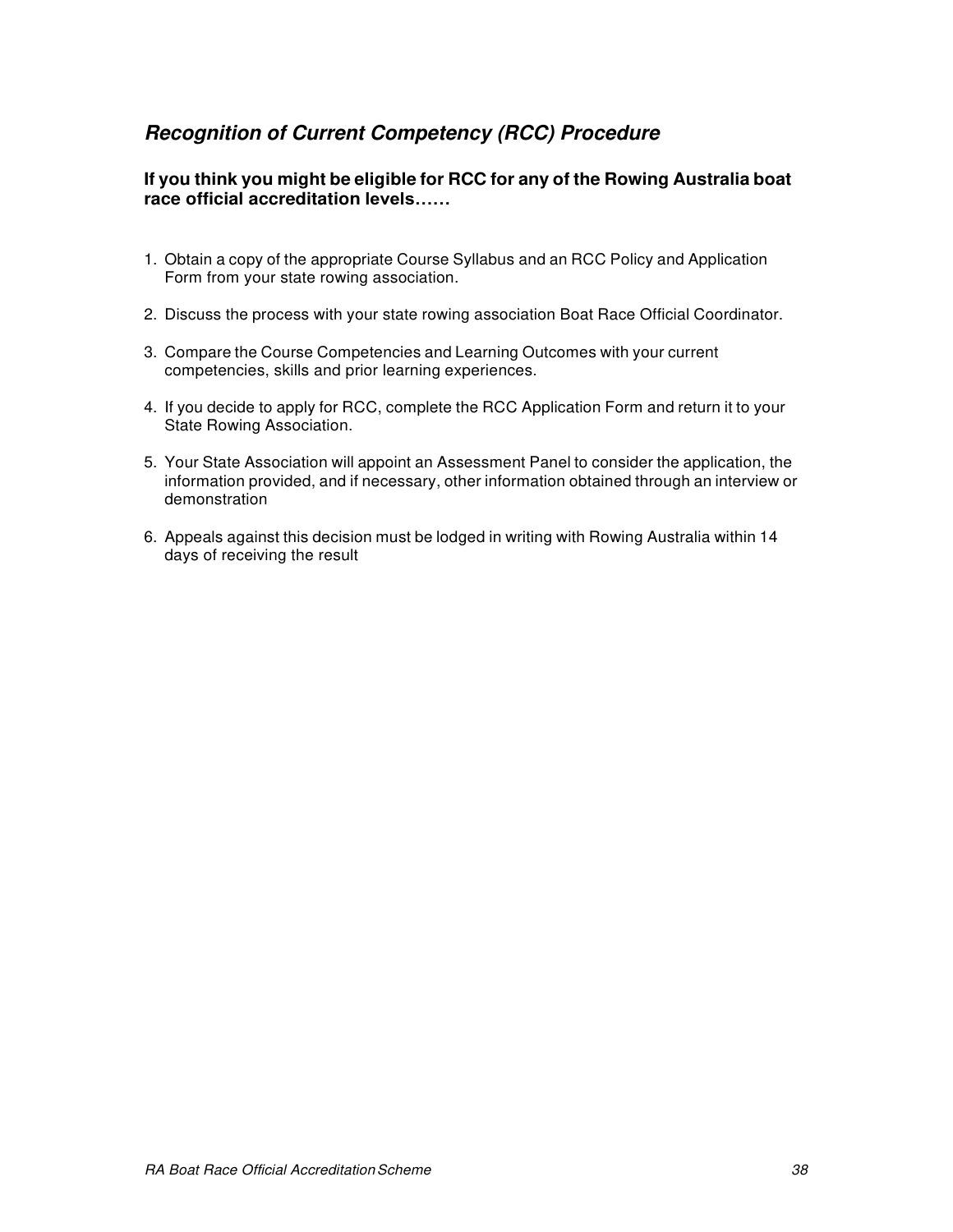

# **Recognition of Current Competency (RCC) Application Form**

| State: <u>_______________________</u>                                                                                                                                                                                          |     |     |
|--------------------------------------------------------------------------------------------------------------------------------------------------------------------------------------------------------------------------------|-----|-----|
| Post Code:___________________                                                                                                                                                                                                  |     |     |
| Date of Birth: 1990 Mate of Birth:                                                                                                                                                                                             |     |     |
| Club/School: 2000                                                                                                                                                                                                              |     |     |
| Telephone: New York Change and Change and Change and Change and Change and Change and Change and Change and Change and Change and Change and Change and Change and Change and Change and Change and Change and Change and Chan |     | (h) |
| <u> 1989 - Johann Stoff, deutscher Stoffen und der Stoffen und der Stoffen und der Stoffen und der Stoffen und der</u>                                                                                                         | (w) |     |
| Mobile<br><u> 1980 - Johann Stein, mars an de Francisco (f. 19</u>                                                                                                                                                             |     |     |
|                                                                                                                                                                                                                                |     |     |

## **Officiating Experience**

Outline your officiating experience - please include the following to support your application:

- $\Box$  Resume of your officiating experiences
- Written references from at least one accredited Rowing official

## **Rowing Experience**

Describe your involvement in rowing and include the regattas, status etc of crews you have competed in.

## **Qualifications**

(Include all qualifications you possess which are relevant to rowing officiating, such as Tertiary Studies, Overseas Officiating Qualifications, First Aid Certificate, Update courses, Conferences attended etc)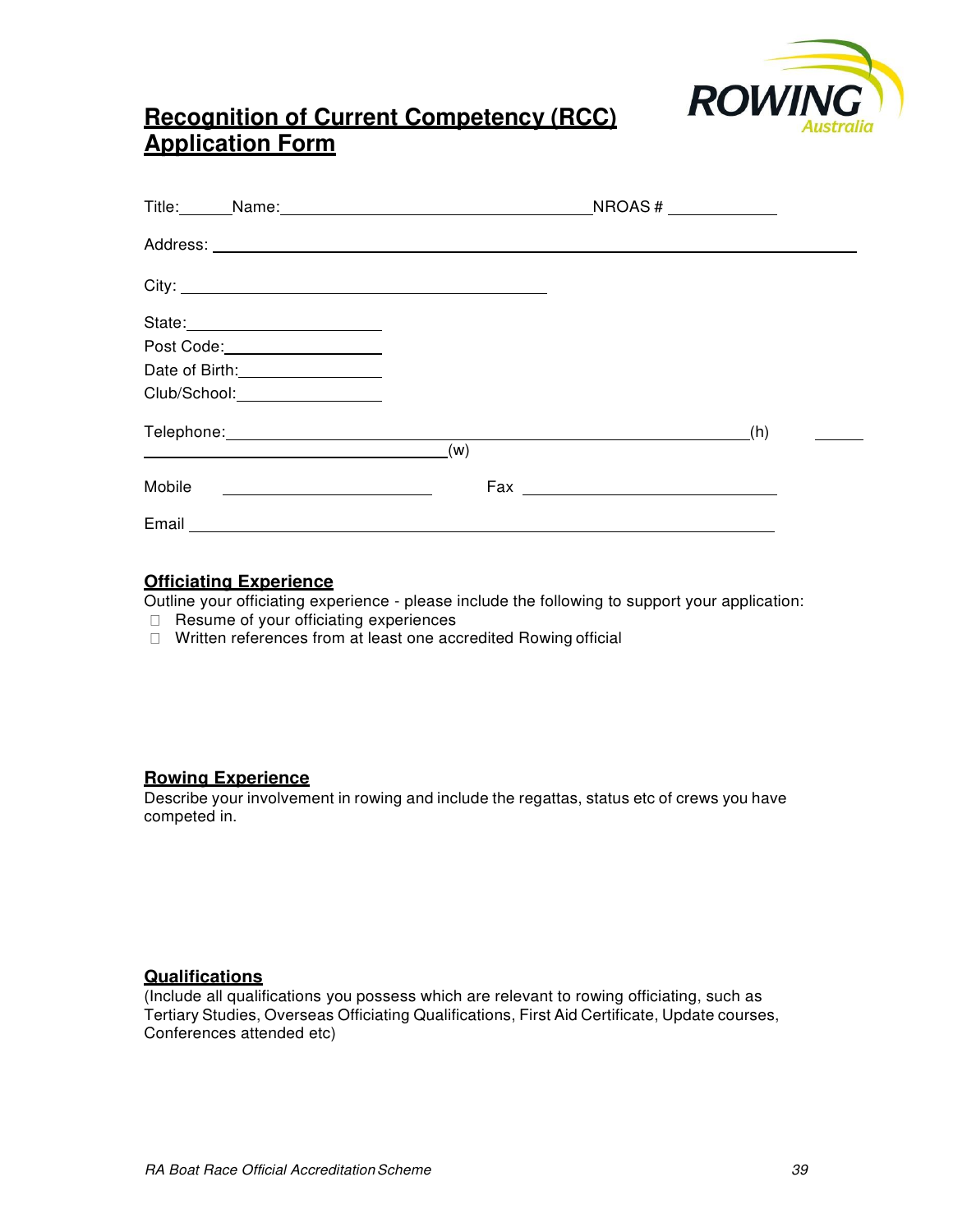## **Course Competencies**

Please obtain a copy of the Course Competencies and Course Syllabus. Provide evidence of achieving the Course competencies, by addressing each module you would like credit for.

| Competency | <b>Module</b> | <b>Evidence Provided</b> |
|------------|---------------|--------------------------|
|            |               |                          |
|            |               |                          |
|            |               |                          |
|            |               |                          |
|            |               |                          |
|            |               |                          |
|            |               |                          |
|            |               |                          |
|            |               |                          |
|            |               |                          |
|            |               |                          |
|            |               |                          |
|            |               |                          |

**Please complete and return this form to your State Rowing Association.**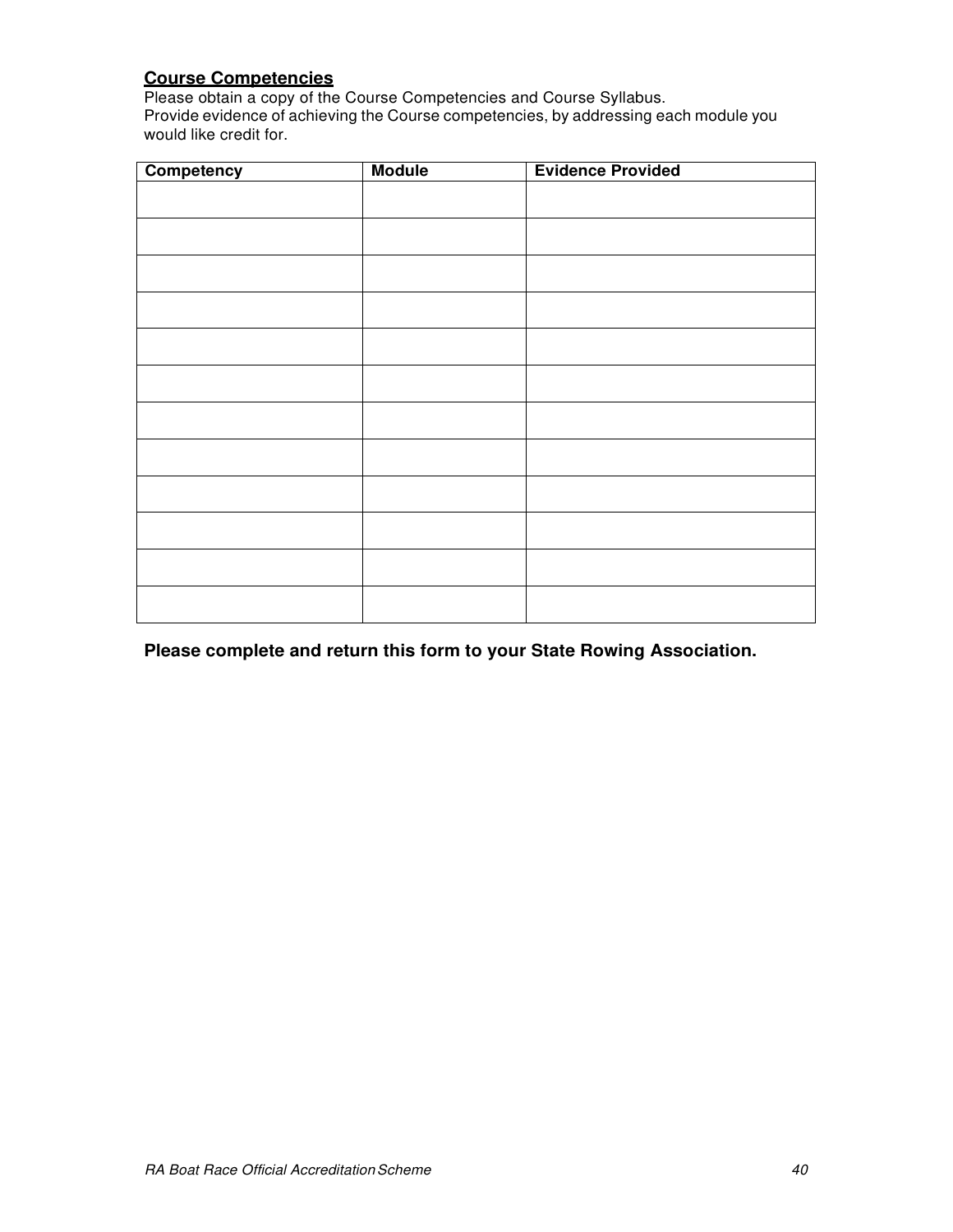

# **Recognition of Current Competency (RCC) Assessment Form**

| Name of Candidate:               |  |
|----------------------------------|--|
| <b>Name and Level of Course:</b> |  |
| Date Application received:       |  |
| <b>RCC Assessment Panel:</b>     |  |
|                                  |  |

## **Guidelines for Assessing RCC applications**

When assessing RCC applications, assessors should ensure that the evidence provided meets the following RCC principles:

- Validity (is the evidence relevant?)
- Sufficiency (is there enough evidence?)
- Authenticity (is the evidence a true reflection of the candidate?)
- Currency (is the evidence recent obtained within four years?).

Assessors should refer to the relevant course curriculum for the current competencies they are assessing against. It may also be useful to refer to the assessment activities used for each module, as this will give a further indication of the type of skills and knowledge to be demonstrated by the candidate.

| Competency | <b>Module</b> | <b>Evidence provided</b> | <b>Meets Requirements</b><br>(Yes/No and Comments) |
|------------|---------------|--------------------------|----------------------------------------------------|
|            |               |                          |                                                    |
|            |               |                          |                                                    |
|            |               |                          |                                                    |
|            |               |                          |                                                    |
|            |               |                          |                                                    |
|            |               |                          |                                                    |
|            |               |                          |                                                    |
|            |               |                          |                                                    |
|            |               |                          |                                                    |
|            |               |                          |                                                    |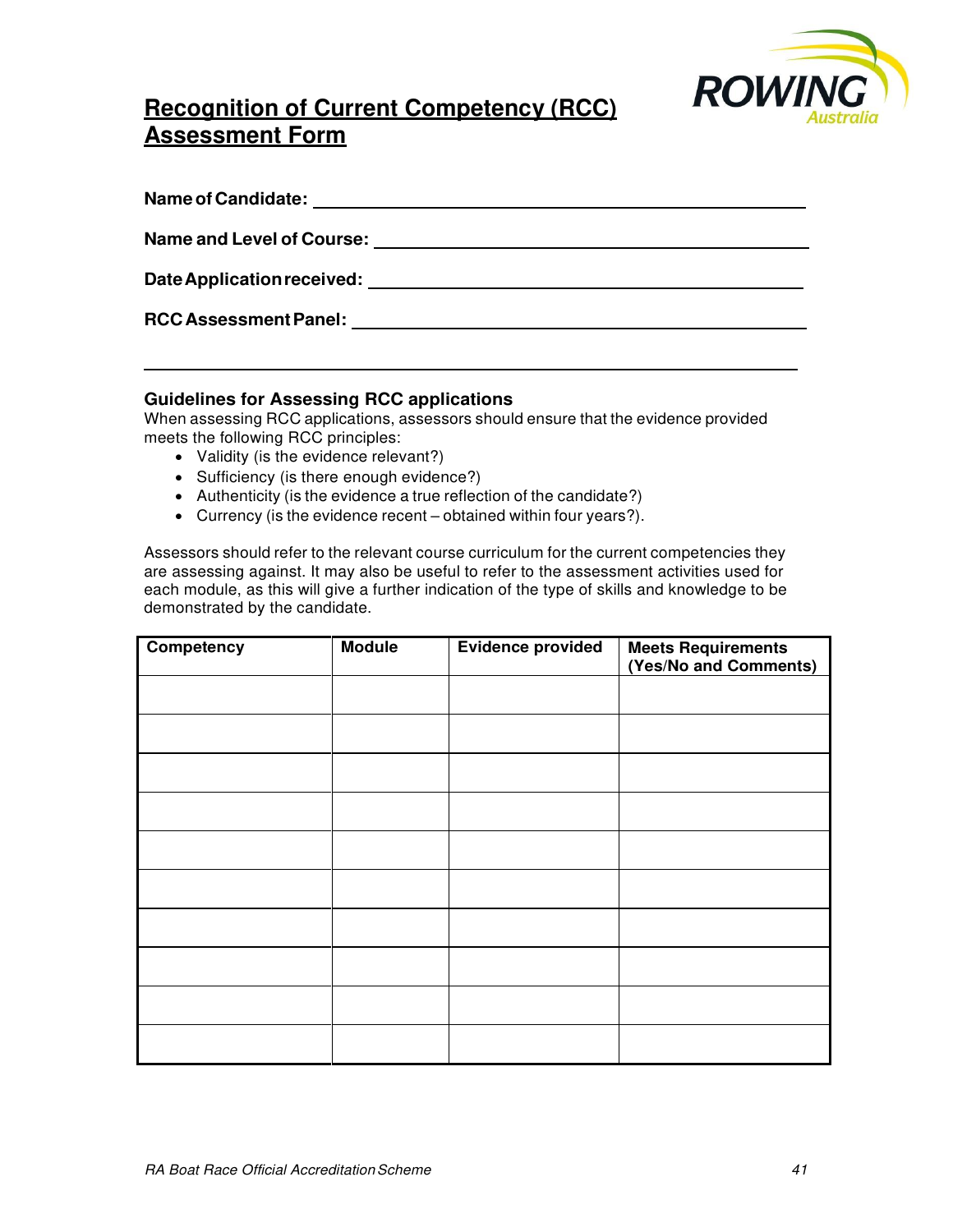**It is recommended that the above candidate receive RCC for the following modules:**

**RCC has not been granted for the following modules:** In the event that RCC is not granted, the panel should outline the reasons why. If further evidence is required, the panel can request that any of the following occur in order for the

# candidate to achieve RCC:

- supply further supporting documentation
- complete certain assessment activities
- complete parts of a Rowing boat race officials course
- conduct a practical officiating session(s) or bord scenario for assessment purposes

| <b>Competency &amp; Module</b> | <b>Reason RCC not granted</b> | Further evidence required<br>and/or follow up action (if<br>applicable) |
|--------------------------------|-------------------------------|-------------------------------------------------------------------------|
|                                |                               |                                                                         |
|                                |                               |                                                                         |
|                                |                               |                                                                         |
|                                |                               |                                                                         |
|                                |                               |                                                                         |

(Assessors signature) (Date)

(Assessors signature) (Date)

(Assessors signature) (Date)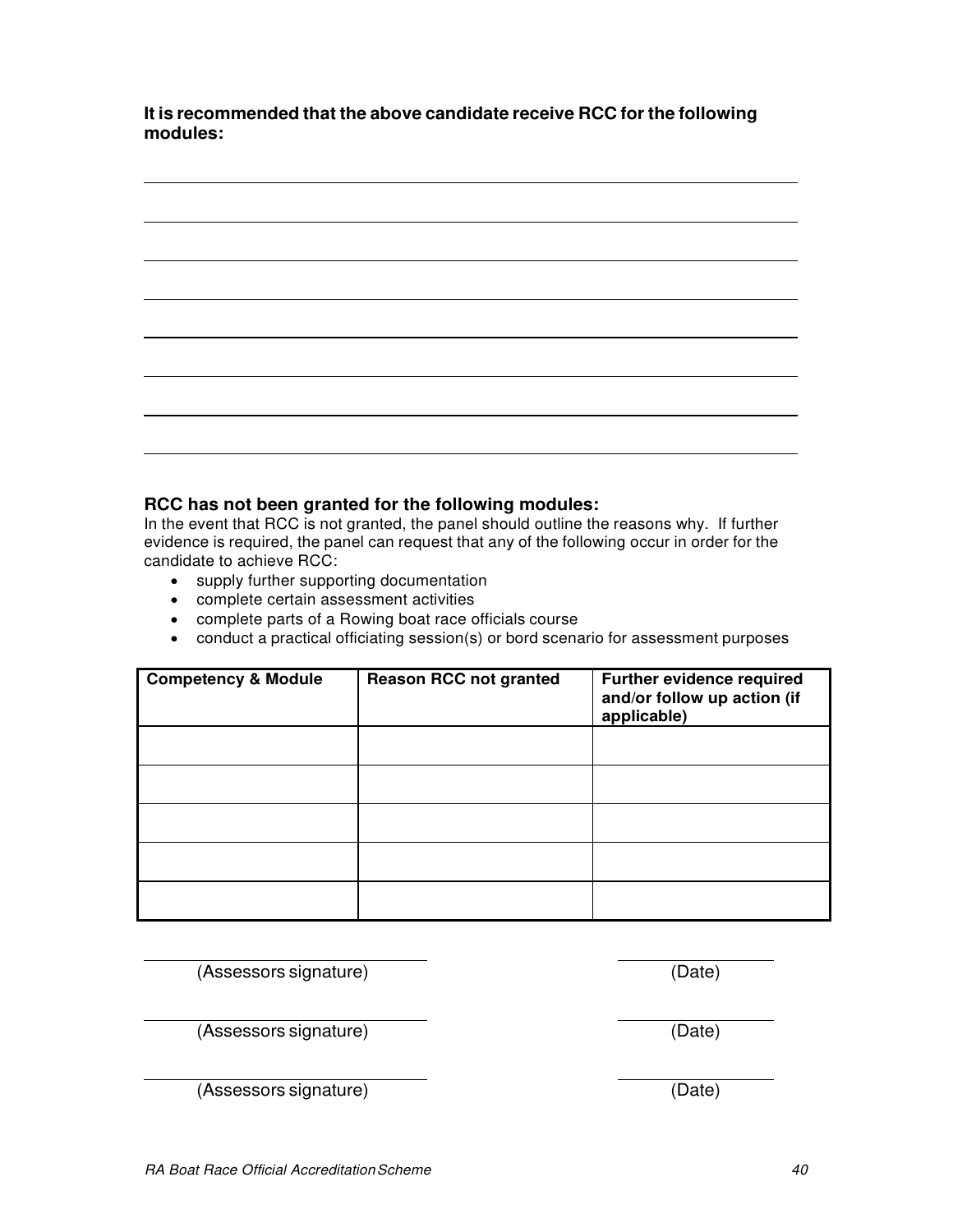

# <span id="page-36-0"></span>**Appendix 3: Officials Code of Ethics**

# **Official's Code of Ethics Individual Agreement Form**

**For accreditation or re-accreditation to the National Officiating Accreditation Scheme (NROAS)** 

| TO: | Rowing Australia |    |         |  |
|-----|------------------|----|---------|--|
| ٠,  | <b>Full Name</b> | O1 | Address |  |

Address cont.

am seeking accreditation/re-accreditation for the National Rowing Officiating Accreditation Scheme (NROAS) qualification:

Level **1 – 2 – 3** (please circle level)

## **I agree to the following terms:**

- 1. I agree to abide by the Code of Ethics overleaf.
- 2. I acknowledge that Rowing Australia may take disciplinary action against me if I breach the code of ethics. I understand that Rowing Australia is required to implement a complaints handling procedure in accordance with the principles of natural justice, in the event of an allegation against me.
- 3. I acknowledge that disciplinary action against me may include de-accreditation from the National Rowing Officiating Accreditation Scheme.

Please refer to the Rowing Australia Member Protection Policy available on the Rowing Australia website.

Signature (if under 18, parent / guardian signature)

 $\frac{1}{\text{Date}}$ 

**The Official's Code of Ethics must appear on the other side of the Official's Code of Ethics Agreement Form**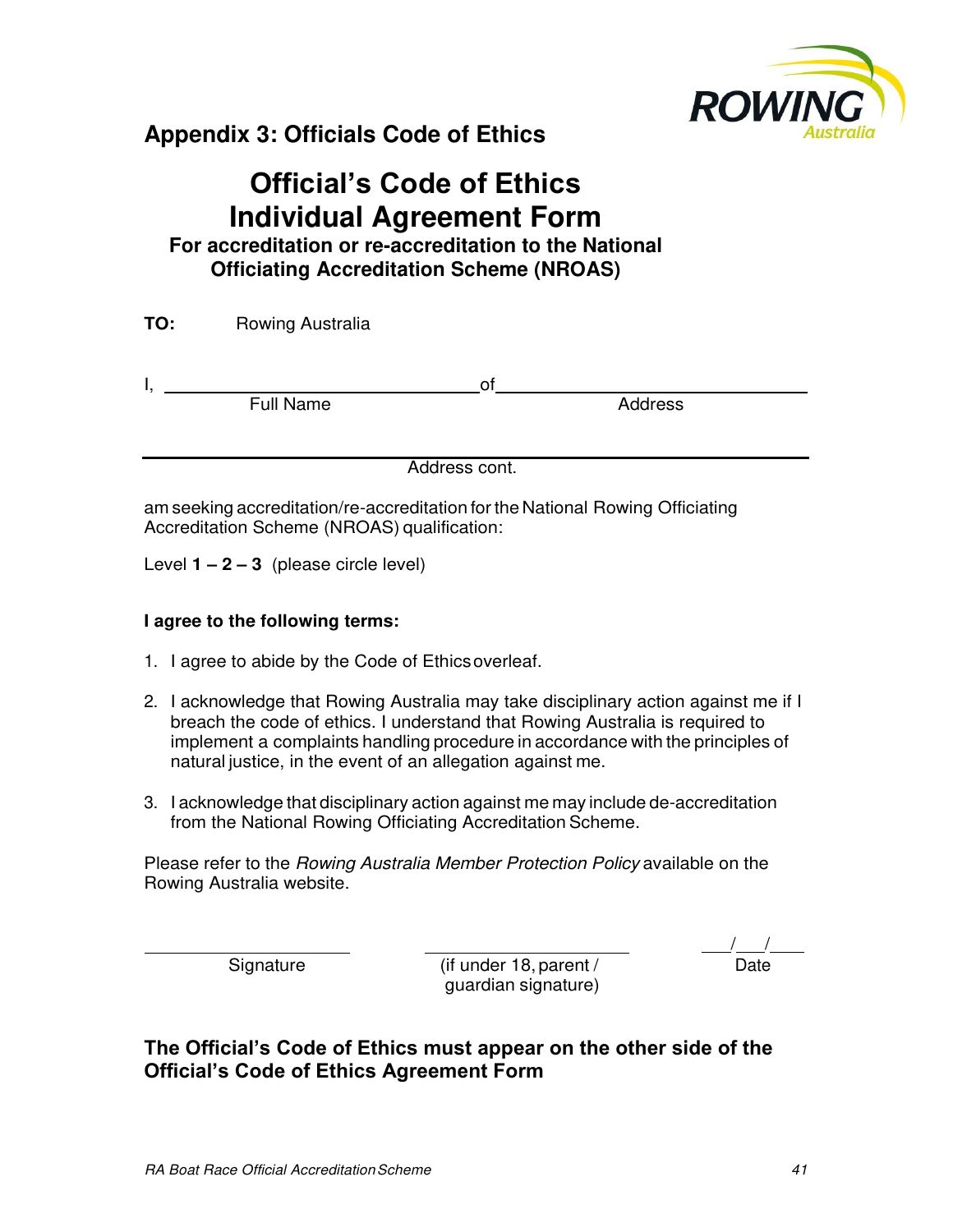

# **Official's Code of Ethics Group Agreement Form For accreditation or re-accreditation to the National Rowing Officiating Accreditation Scheme (NROAS)**

## **TO:** Rowing Australia

I, individually, am seeking accreditation for the following NROAS qualification:

Level **1 – 2 – 3** (please circle level)

## **I, individually, agree to the following terms:**

- 1. I, individually, agree to abide by the Rowing Australia Code of Ethics overleaf.
- 2. I, individually, acknowledge that the Rowing Australia may take disciplinary action against me if I breach the code of ethics. I understand that Rowing Australia is required to implement a complaints handling procedure in accordance with the principles of natural justice, in the event of an allegation against me.
- 3. I, individually, acknowledge that disciplinary action against me may include deaccreditation from the National Rowing Officiating Accreditation Scheme.

| <b>Name</b> | <b>Address</b> | <b>Signature</b>                              |
|-------------|----------------|-----------------------------------------------|
|             |                | (if under 18, parent /<br>guardian signature) |
|             |                |                                               |
|             |                |                                               |
|             |                |                                               |
|             |                |                                               |
|             |                |                                               |
|             |                |                                               |
|             |                |                                               |
|             |                |                                               |

Please refer to the Rowing Australia Member Protection Policy available on the Rowing Australia website.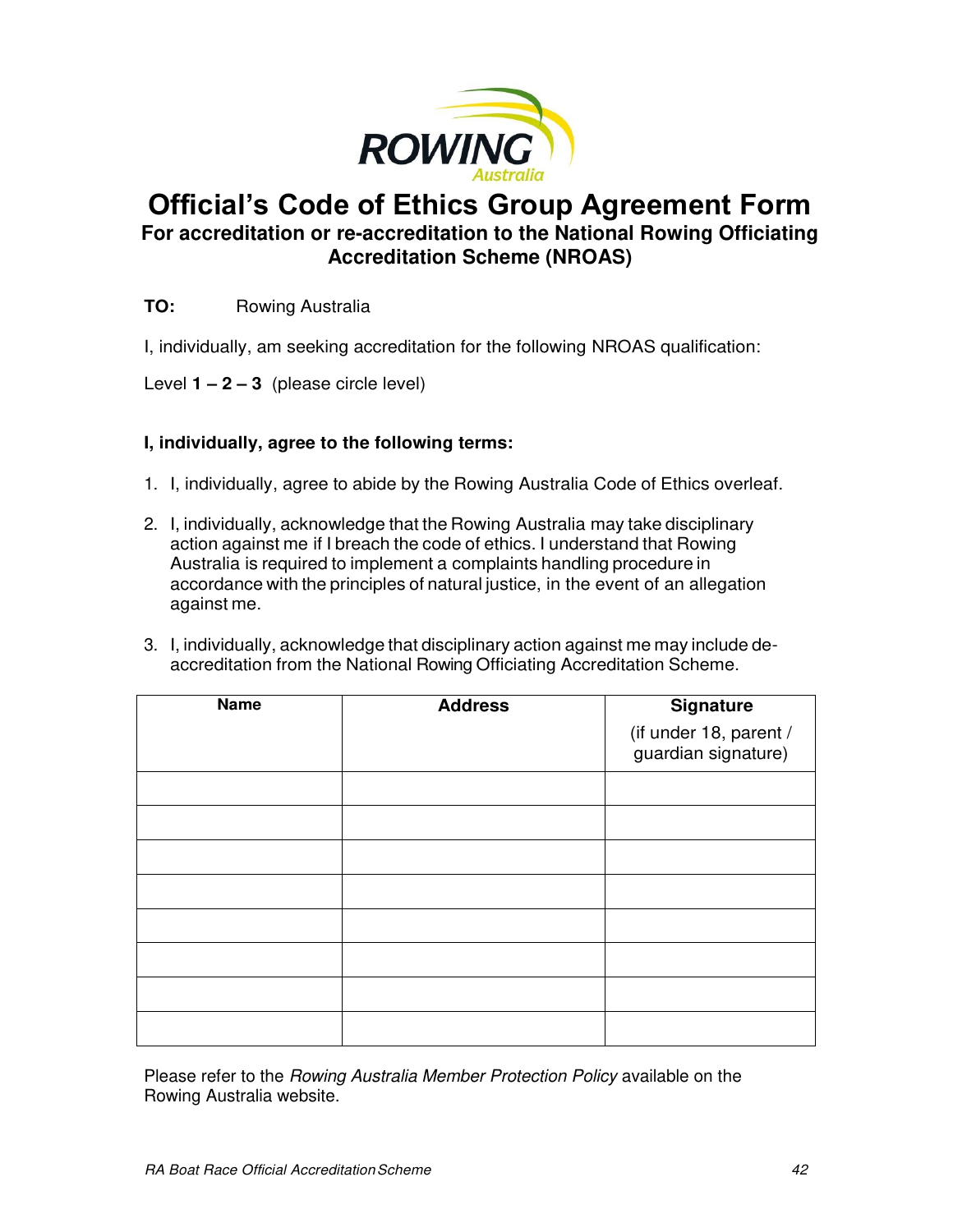**The Official's Code of Ethics must appear on the other side of the Official's Code of Ethics Agreement Form**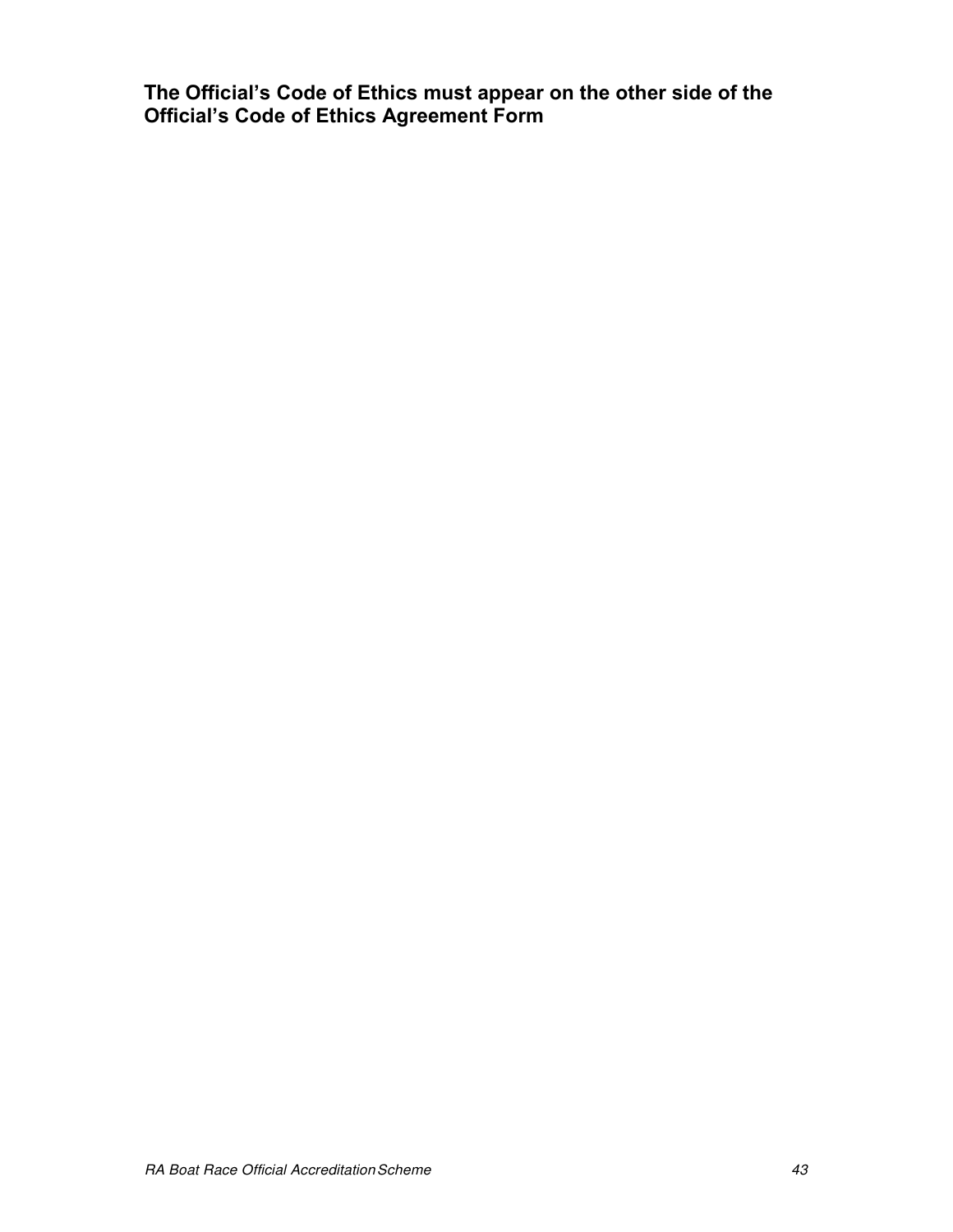

# **Official's Code of Ethics**

- Place the safety and welfare of the participants above all else
- Accept responsibility for all actions taken
- Be impartial
- Avoid any situation which may lead to a conflict of interest
- Be courteous, respectful and open to discussion and interaction
- Value the individual in sport
- Seek continual self-improvement through study, performance appraisal and regular updating of competencies
- Encourage inclusivity and access to all areas of officiating
- Be a positive role model in behaviour and personal appearance
- Refrain from any form of personal abuse towards athletes
- Refrain from any form of sexual harassment towards athletes
- Show concern and caution towards sick and injured athletes
- \* Please refer to the RA Member Protection Policy

## **Sports officials have the right to expect that…**

- Their health and safety are paramount;
- They are treated with respect and openness;
- They are appointed to a level of competition appropriate to their level of competence; and
- They have access to self-improvement opportunities.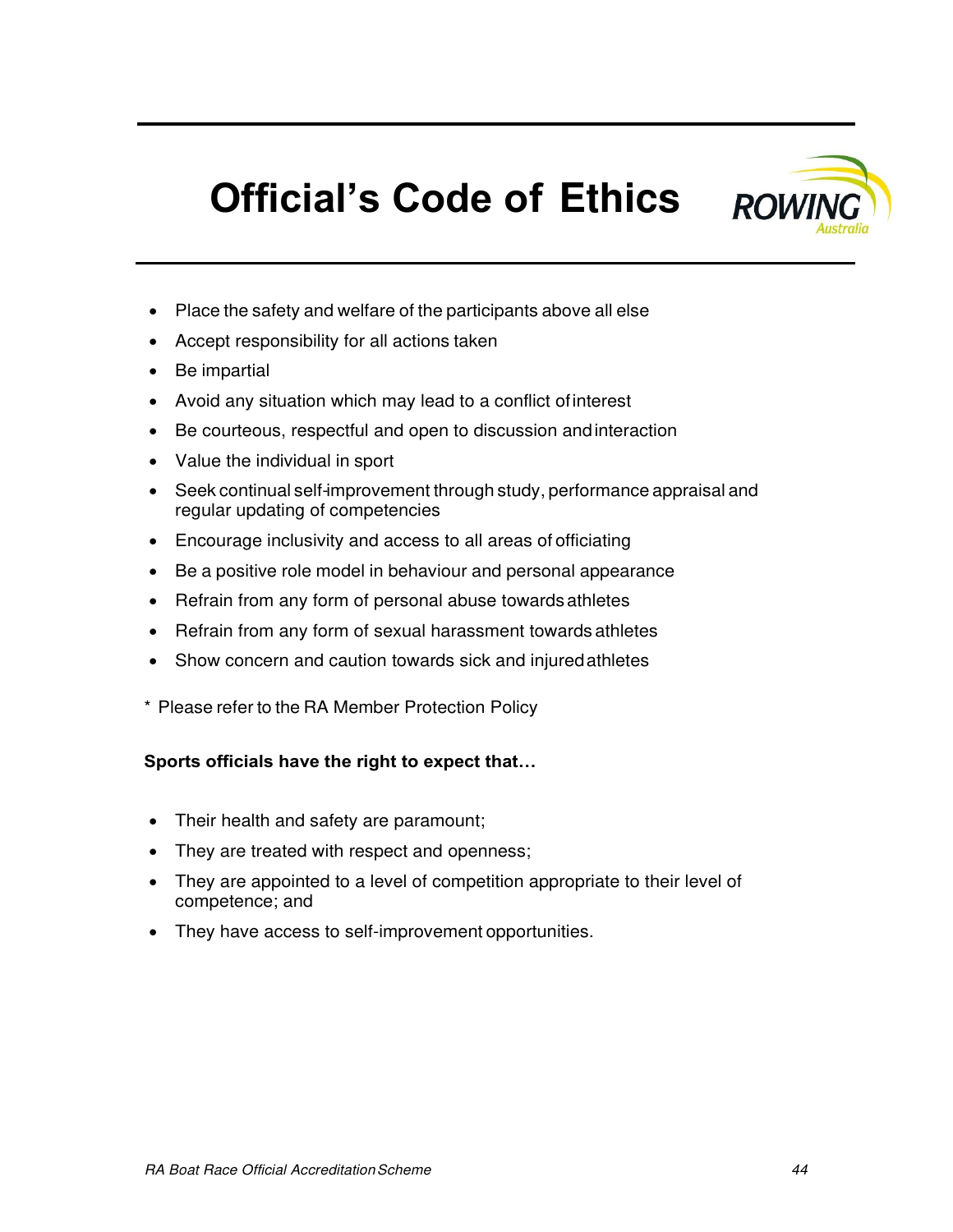# <span id="page-40-0"></span>Code of Practice for Training Program Deliverers

## **Educational Standards**

Training program deliverers will maintain high professional standards in the marketing and delivery of education and training services, which protect the interests and welfare of the participant. Training program deliverers will maintain a learning environment that is conducive to the success of participants. They will have the capacity to deliver the nominated training program(s), provide adequate facilities and use appropriate methods and standards.

## **Marketing**

Training program deliverers will market their training programs with integrity, accuracy and professionalism, avoiding vague and ambiguous statements. In the provision of information, no false or misleading comparisons will be drawn with any other delivery organisation or training program.

## **Trainee Information**

Accurate, relevant and up-to-date information should be provided to participants prior to commencing the training program. This should include:

- admissions procedures and criteria
- details of the certification to be issued on full or partial completion of the training program
- competencies to be achieved by trainees
- assessment procedures
- grievance/appeal procedures
- RCC arrangements.

## **Recruitment**

Recruitment of training program participants will be conducted at all times in an ethical and responsible manner, and be consistent with the requirements of the curriculum.

Training program deliverers should ensure that selection decisions for entry into training programs comply with equal opportunity legislation. These decisions should be made by appropriately qualified staff and be based on the applicants' qualifications and likelihood of achieving the stated competency standards.

## **Sanctions**

Rowing Australia may withdraw NROAS training program registration from state/territories who breach this code of practice.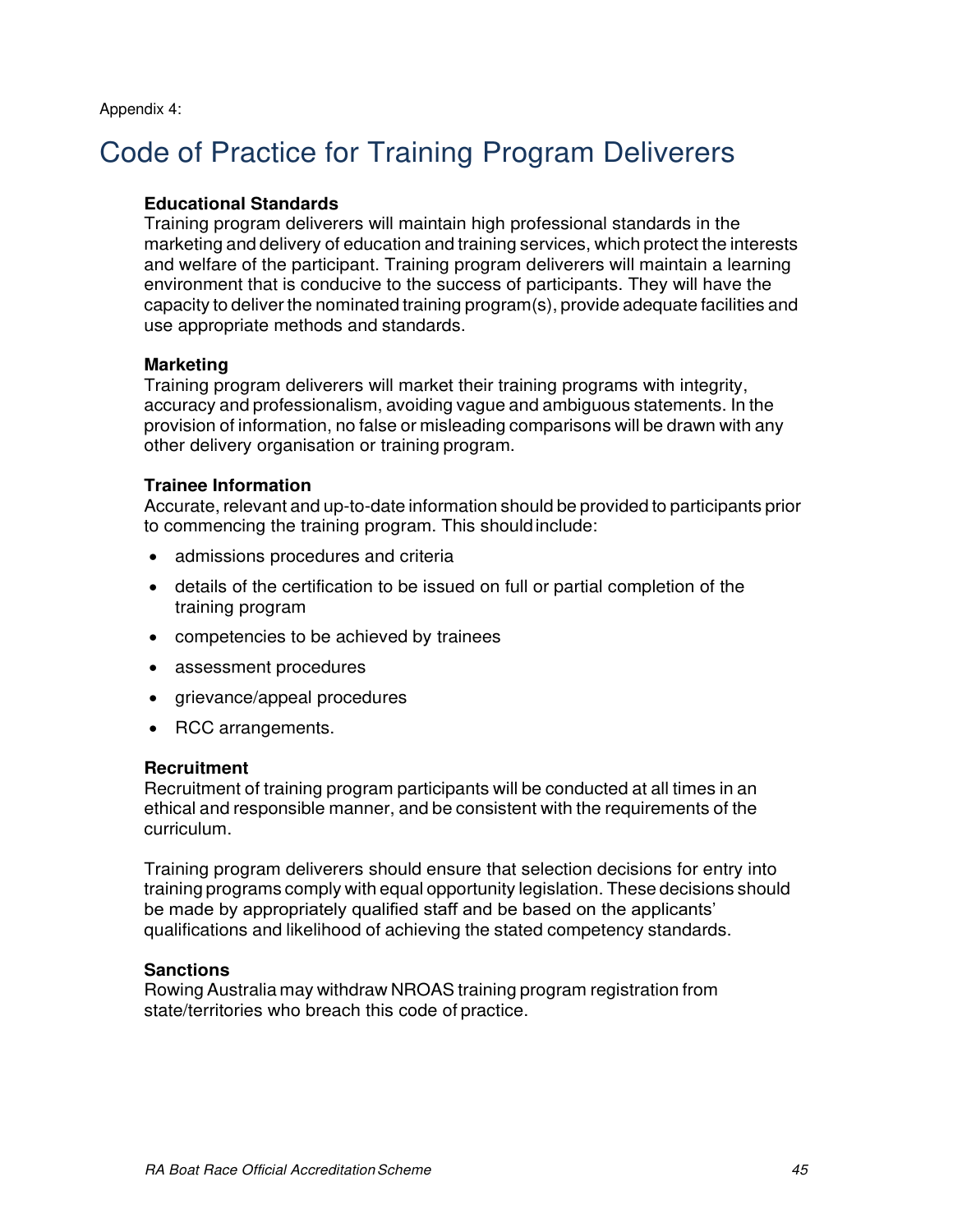## **Equal Employment Opportunities (EEO) Principles and Practice**

Training program deliverers must be aware of EEO principles and practices as they apply to education and training. They should observe the following points:

- Characters (and their names) used in case studies, exercises and examples must be free from stereotypes and unlikely to cause offence.
- Material and presenters must discourage and prevent polarisation of participants.
- The training program content, process and/or activities must include all trainees and avoid giving an advantage to any one individual or group over another.
- Verbal and non-verbal language must be non-discriminatory.
- Humour must be non-discriminatory.
- Training program materials such as session plans, videos, handouts, graphics and cartoons must be non-discriminatory and unlikely to offend.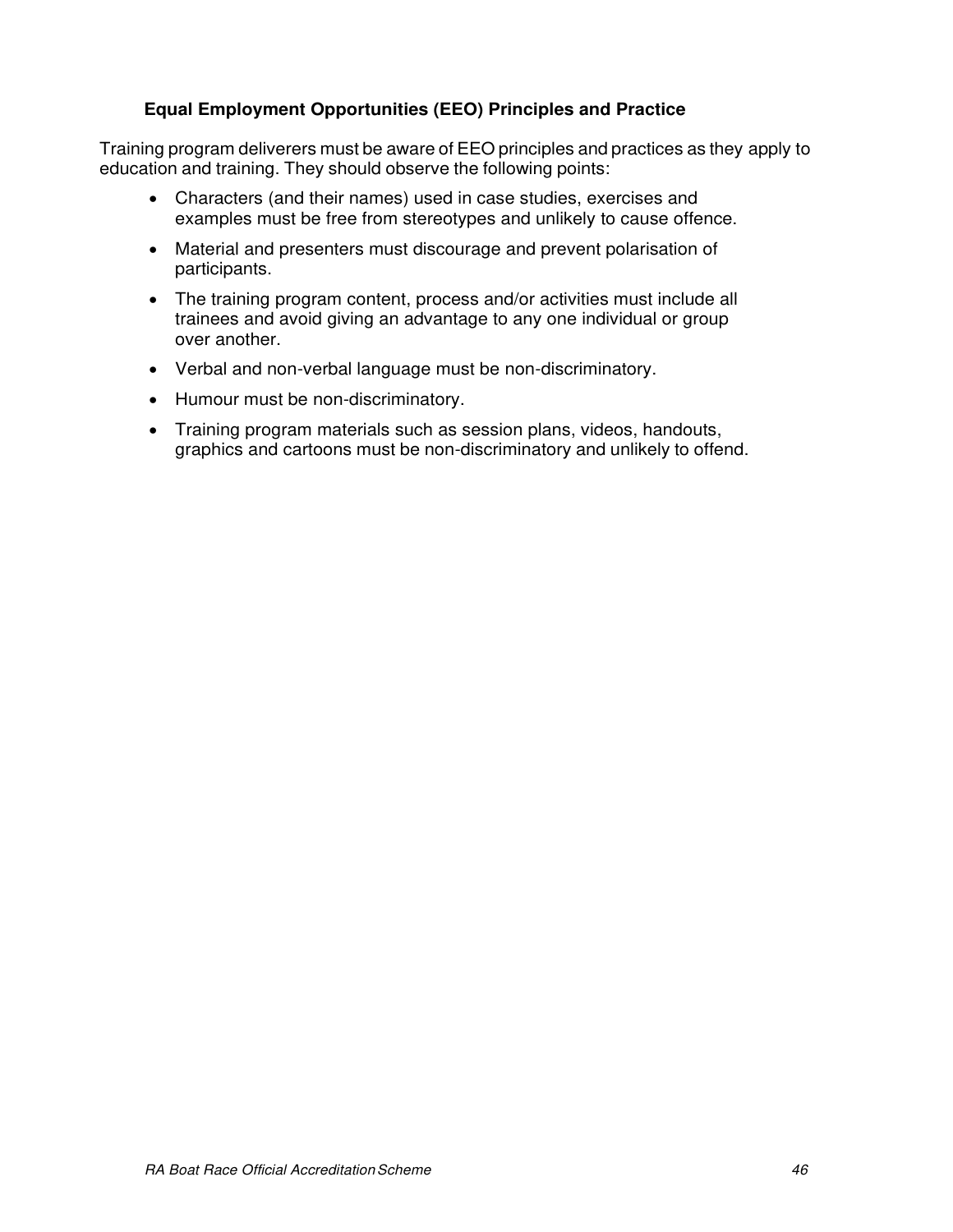# <span id="page-42-0"></span>**Appendix 5: Example Evaluation Questionnaire**

Please answer questions by circling a response and by offering comments if you wish.

- 1. Course \_\_\_\_\_\_\_\_\_\_\_\_\_\_\_\_\_\_\_\_\_\_\_\_\_\_\_\_\_\_\_\_\_\_\_\_\_\_ Date \_\_\_\_\_\_\_\_\_\_\_\_\_\_\_\_
- 2. To what extent did this course meet your expectations?

| Not at all |  | Completely |
|------------|--|------------|
|            |  |            |

## 3. Was the balance between practical and theoretical material adequate?

| Not at all |  | Completely |
|------------|--|------------|
|            |  |            |

1. Were the sessions well organised?

2.

| Not at all |  | Completely |
|------------|--|------------|
|            |  | ∼          |

\_\_\_\_\_\_\_\_\_\_\_\_\_\_\_\_\_\_\_\_\_\_\_\_\_\_\_\_\_\_\_\_\_\_\_\_\_\_\_\_\_\_\_\_\_\_\_\_\_\_\_\_\_\_\_\_\_\_\_\_

- 3. What improvements are needed?
- 4. Comment on the program format. (eg. sections to eliminate, time allocation, timetabling)

| Not at all |  | Completely |
|------------|--|------------|
|            |  |            |

5. Was the course too long? Yes / No (please circle)

6. Was the venue suitable for the needs of the course?

| Not at all |  | Completely |
|------------|--|------------|
|            |  |            |